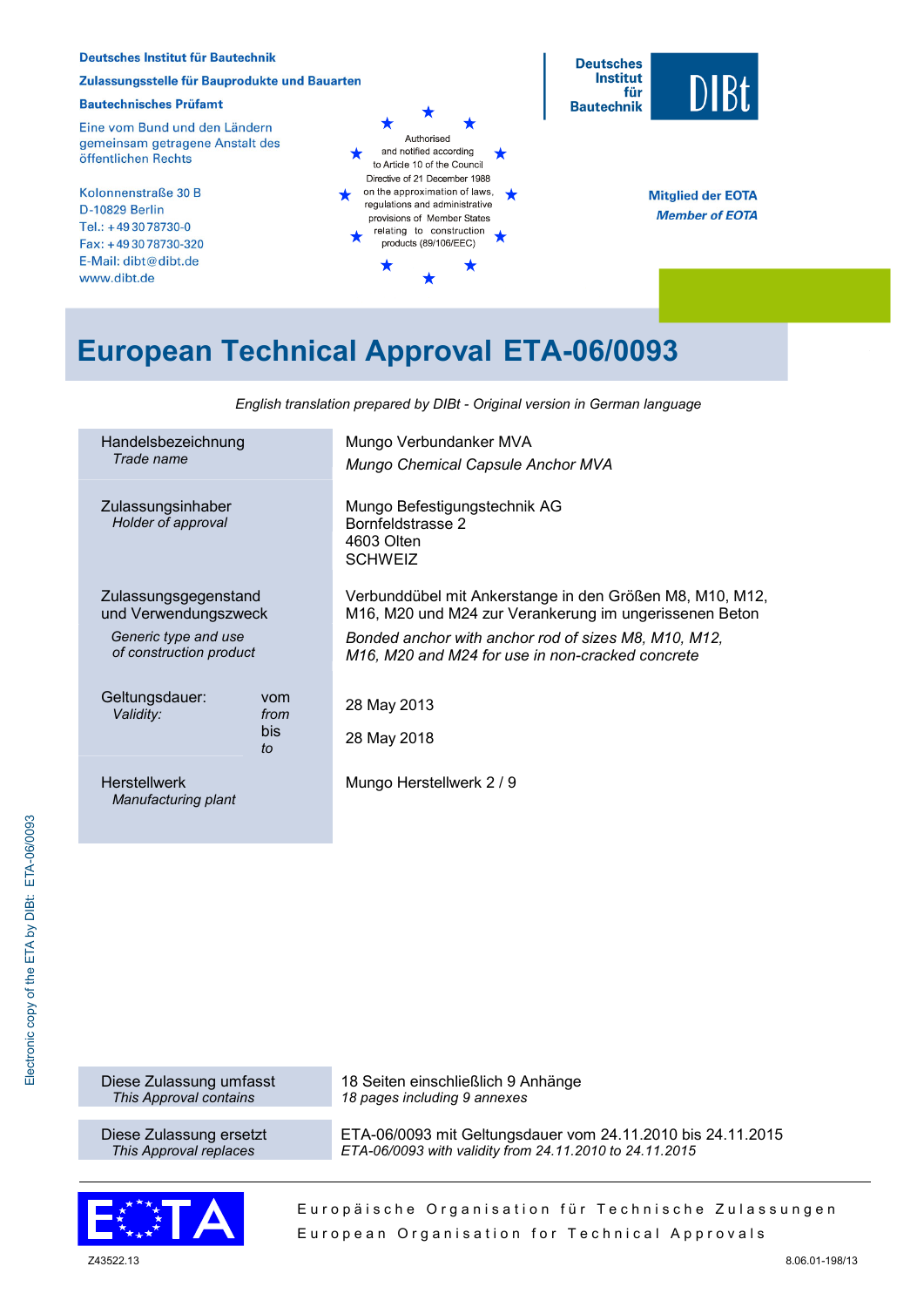

**Page 2 of 18 | 28 May 2013** 

# **I LEGAL BASES AND GENERAL CONDITIONS**

- 1 This European technical approval is issued by Deutsches Institut für Bautechnik in accordance with:
	- Council Directive 89/106/EEC of 21 December 1988 on the approximation of laws, regulations and administrative provisions of Member States relating to construction products**<sup>1</sup>** , modified by Council Directive 93/68/EEC**<sup>2</sup>** and Regulation (EC) N° 1882/2003 of the European Parliament and of the Council**<sup>3</sup>** ;
	- *Gesetz über das In-Verkehr-Bringen von und den freien Warenverkehr mit Bauprodukten zur Umsetzung der Richtlinie 89/106/EWG des Rates vom 21. Dezember 1988 zur Angleichung der Rechts- und Verwaltungsvorschriften der Mitgliedstaaten über Bauprodukte und anderer Rechtsakte der Europäischen Gemeinschaften (Bauproduktengesetz - BauPG) vom 28. April 1998***<sup>4</sup>** *, as amended by Article 2 of the law of 8 November 2011***<sup>5</sup>** *;*
	- Common Procedural Rules for Requesting, Preparing and the Granting of European technical approvals set out in the Annex to Commission Decision 94/23/EC**<sup>6</sup>** ;
	- Guideline for European technical approval of "Metal anchors for use in concrete Part 5: Bonded anchors", ETAG 001-05.
- 2 Deutsches Institut für Bautechnik is authorized to check whether the provisions of this European technical approval are met. Checking may take place in the manufacturing plant. Nevertheless, the responsibility for the conformity of the products to the European technical approval and for their fitness for the intended use remains with the holder of the European technical approval.
- 3 This European technical approval is not to be transferred to manufacturers or agents of manufacturers other than those indicated on page 1, or manufacturing plants other than those indicated on page 1 of this European technical approval.
- 4 This European technical approval may be withdrawn by Deutsches Institut für Bautechnik, in particular pursuant to information by the Commission according to Article 5(1) of Council Directive 89/106/EEC.
- 5 Reproduction of this European technical approval including transmission by electronic means shall be in full. However, partial reproduction can be made with the written consent of Deutsches Institut für Bautechnik. In this case partial reproduction has to be designated as such. Texts and drawings of advertising brochures shall not contradict or misuse the European technical approval.
- 6 The European technical approval is issued by the approval body in its official language. This version corresponds fully to the version circulated within EOTA. Translations into other languages have to be designated as such.
- **1** Official Journal of the European Communities L 40, 11 February 1989, p. 12 **2**
	- Official Journal of the European Communities L 220, 30 August 1993, p. 1
- **3**  $\frac{3}{4}$  Official Journal of the European Union L 284, 31 October 2003, p. 25
- **<sup>4</sup>** *Bundesgesetzblatt Teil I 1998*, p. 812 **<sup>5</sup>**
- *Bundesgesetzblatt Teil I 2011*, p. 2178 **<sup>6</sup>**

Official Journal of the European Communities L 17, 20 January 1994, p. 34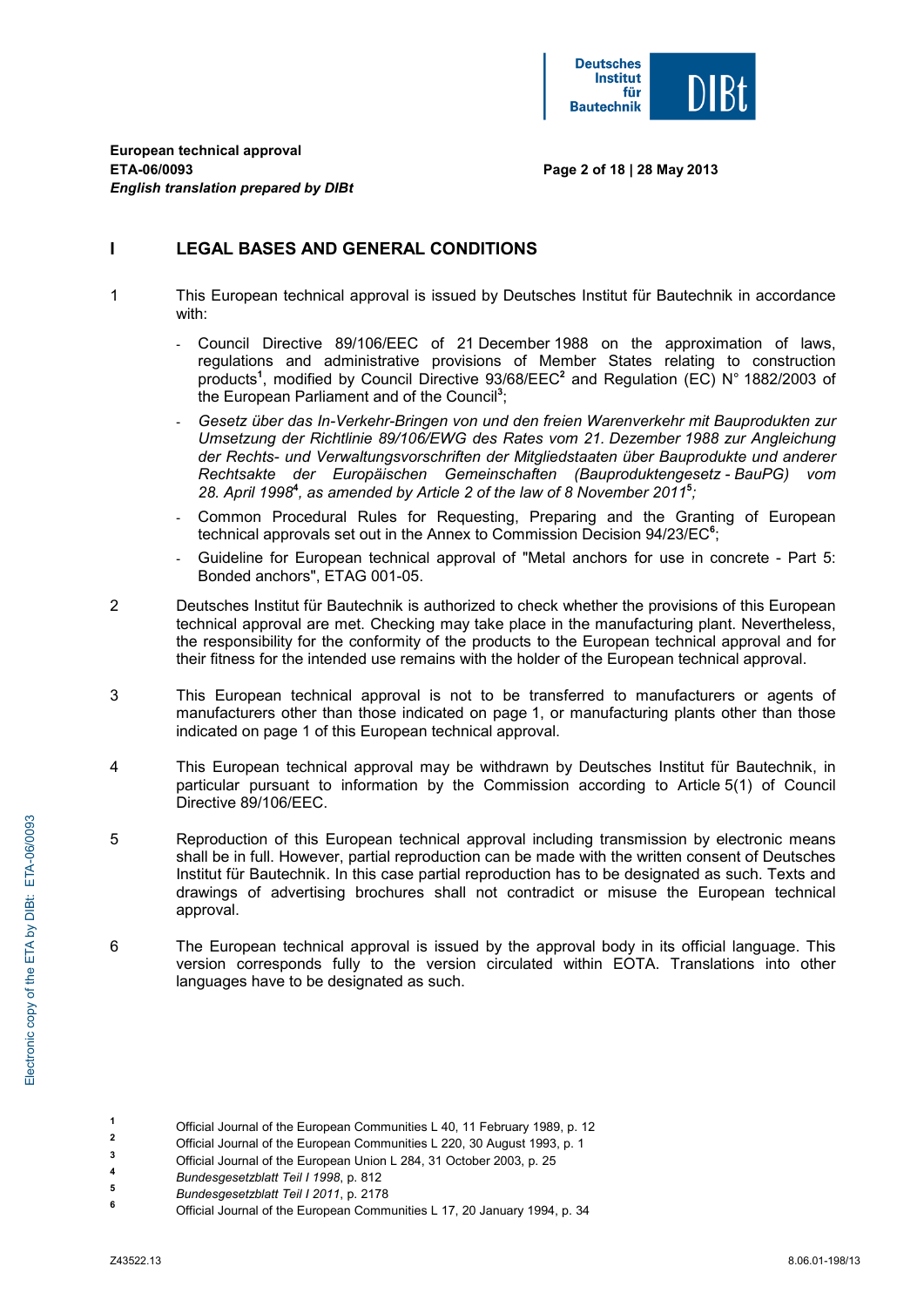

**Page 3 of 18 | 28 May 2013** 

# **II SPECIFIC CONDITIONS OF THE EUROPEAN TECHNICAL APPROVAL**

### **1 Definition of product and intended use**

### **1.1 Definition of the construction product**

 The Mungo Chemical Capsule Anchor MVA is a bonded anchor consisting of a glass capsule Mungo MVA and a threaded anchor rod MVA-S or MVA-Sr with hexagon nut and washer of sizes M8, M10, M12, M16, M20 and M24. The anchor rod (including nut and washer) is made of zinc-plated steel, hot-dip galvanised steel, stainless steel or made of high corrosion resistant steel.

 The glass capsule is placed into the hole and the anchor rod is driven by machine with simultaneous hammering and turning. The anchor rod is anchored via the bond between anchor rod, chemical mortar and concrete.

An illustration of the product and intended use is given in Annex 1.

#### **1.2 Intended use**

 The anchor is intended to be used for anchorages for which requirements for mechanical resistance and stability and safety in use in the sense of the Essential Requirements 1 and 4 of Council Directive 89/106 EEC shall be fulfilled and failure of anchorages made with these products would cause risk to human life and/or lead to considerable economic consequences. Safety in case of fire (Essential Requirement 2) is not covered in this European technical approval. The anchor is to be used only for anchorages subject to static or quasi-static loading in reinforced or unreinforced normal weight concrete of strength classes C20/25 at minimum and C50/60 at most according to EN 206:2000-12.

The anchor may be used in non-cracked concrete only.

The anchor may be installed in dry or wet concrete, it must not be installed in flooded holes.

Overhead installation is not admissible.

The anchor may be used in the following temperature range:

Temperature range: -40  $\degree$ C to +80  $\degree$ C (max long term temperature +50  $\degree$ C and max short term temperature +80 °C)

#### Zinc-plated or hot-dip galvanised steel:

 The anchor rod, nut and washer made of zinc-plated or hot-dip galvanised steel may only be used in structures subject to dry internal conditions.

### Stainless steel 1.4401, 1.4404 or 1.4571:

 The anchor rod, nut and washer made of stainless steel may be used in structures subject to dry internal conditions and also in structures subject to external atmospheric exposure (including industrial and marine environment), or exposure in permanently damp internal conditions, if no particular aggressive conditions exist. Such particular aggressive conditions are e.g. permanent, alternating immersion in seawater or the splash zone of seawater, chloride atmosphere of indoor swimming pools or atmosphere with extreme chemical pollution (e.g. in desulphurization plants or road tunnels where de-icing materials are used).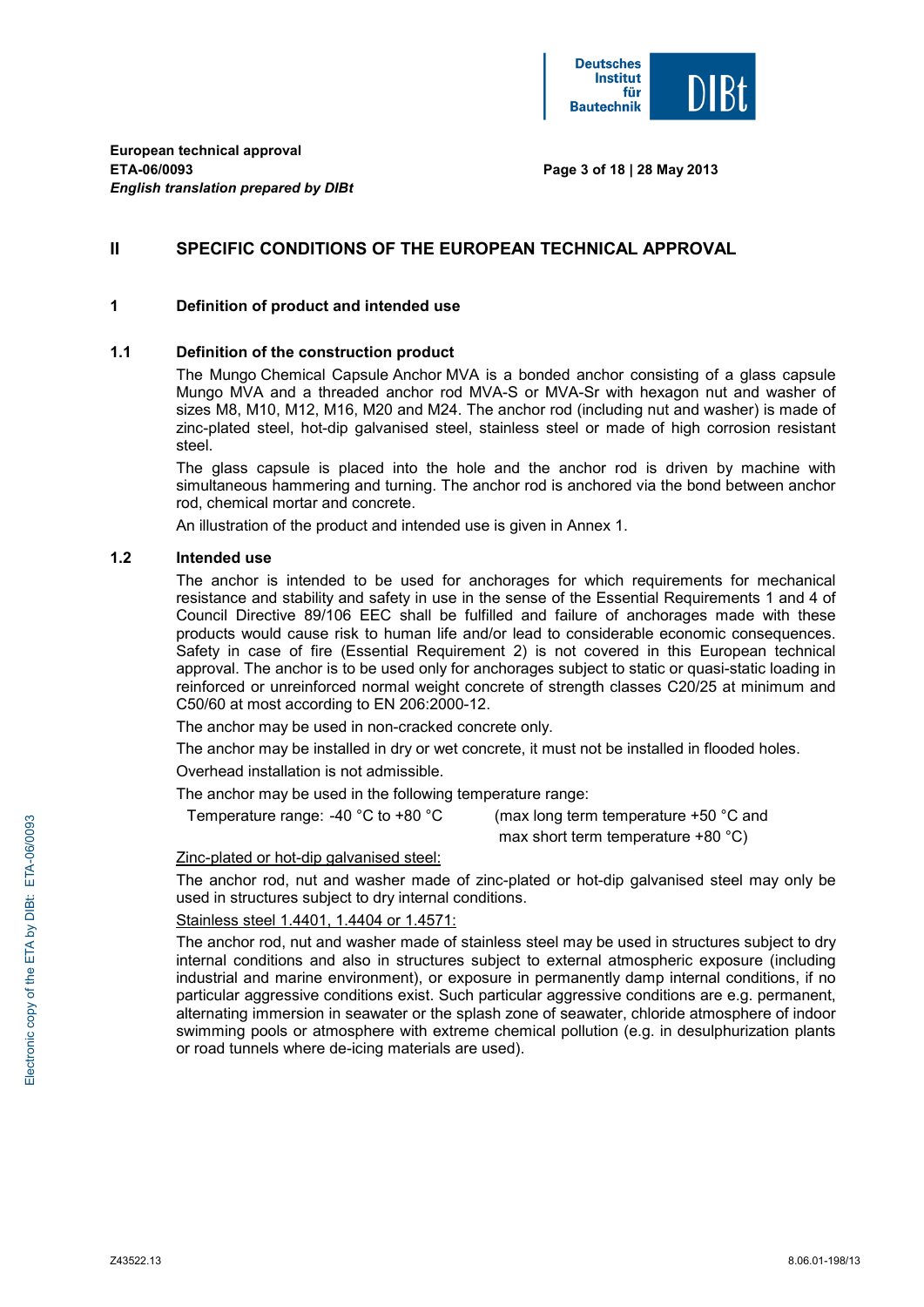

#### **Page 4 of 18 | 28 May 2013**

High corrosion resistant steel 1.4529 or 1.4565:

 The anchor rod, nut and washer made of high corrosion resistant steel 1.4529 or 1.4565 may be used in structures subject to dry internal conditions and also in structures subject to external atmospheric exposure, in permanently damp internal conditions or in other particular aggressive conditions. Such particular aggressive conditions are e.g. permanent, alternating immersion in seawater or the splash zone of seawater, chloride atmosphere of indoor swimming pools or atmosphere with chemical pollution (e.g. in desulphurization plants or road tunnels where deicing materials are used).

 The provisions made in this European technical approval are based on an assumed working life of the anchor of 50 years. The indications given on the working life cannot be interpreted as a guarantee given by the producer, but are to be regarded only as a means for choosing the right products in relation to the expected economically reasonable working life of the works.

### **2 Characteristics of the product and methods of verification**

#### **2.1 Characteristics of the product**

The anchor corresponds to the drawings and provisions given in Annexes 1 to 3. The characteristic material values, dimensions and tolerances of the anchor not indicated in Annexes 1 to 3 shall correspond to the respective values laid down in the technical documentation<sup>7</sup> of this European technical approval.

The characteristic values for the design of anchorages are given in Annexes 4 to 9.

 Each mortar capsule shall be marked with the identifying mark of the producer, with the capsule type and the capsule size.

 Each anchor rod shall be marked with the identifying mark of the producer, marking of anchorage depth (blue paint or undercut), the anchor size and additional one letter for the material properties in accordance with Annex 1.

### **2.2 Methods of verification**

The assessment of fitness of the anchor for the intended use in relation to the requirements for mechanical resistance and stability and safety in use in the sense of the Essential Requirements 1 and 4 has been made in accordance with the "Guideline for European technical approval of Metal Anchors for Use in Concrete", Part 1 "Anchors in general" and Part 5 "Bonded anchors", on the basis of Option 8.

 In addition to the specific clauses relating to dangerous substances contained in this European technical approval, there may be other requirements applicable to the products falling within its scope (e.g. transposed European legislation and national laws, regulations and administrative provisions). In order to meet the provisions of the Construction Products Directive, these requirements need also to be complied with, when and where they apply.

**7**

The technical documentation of this European technical approval is deposited at the Deutsches Institut für Bautechnik and, as far as relevant for the tasks of the approved bodies involved in the attestation of conformity procedure, is handed over to the approved bodies.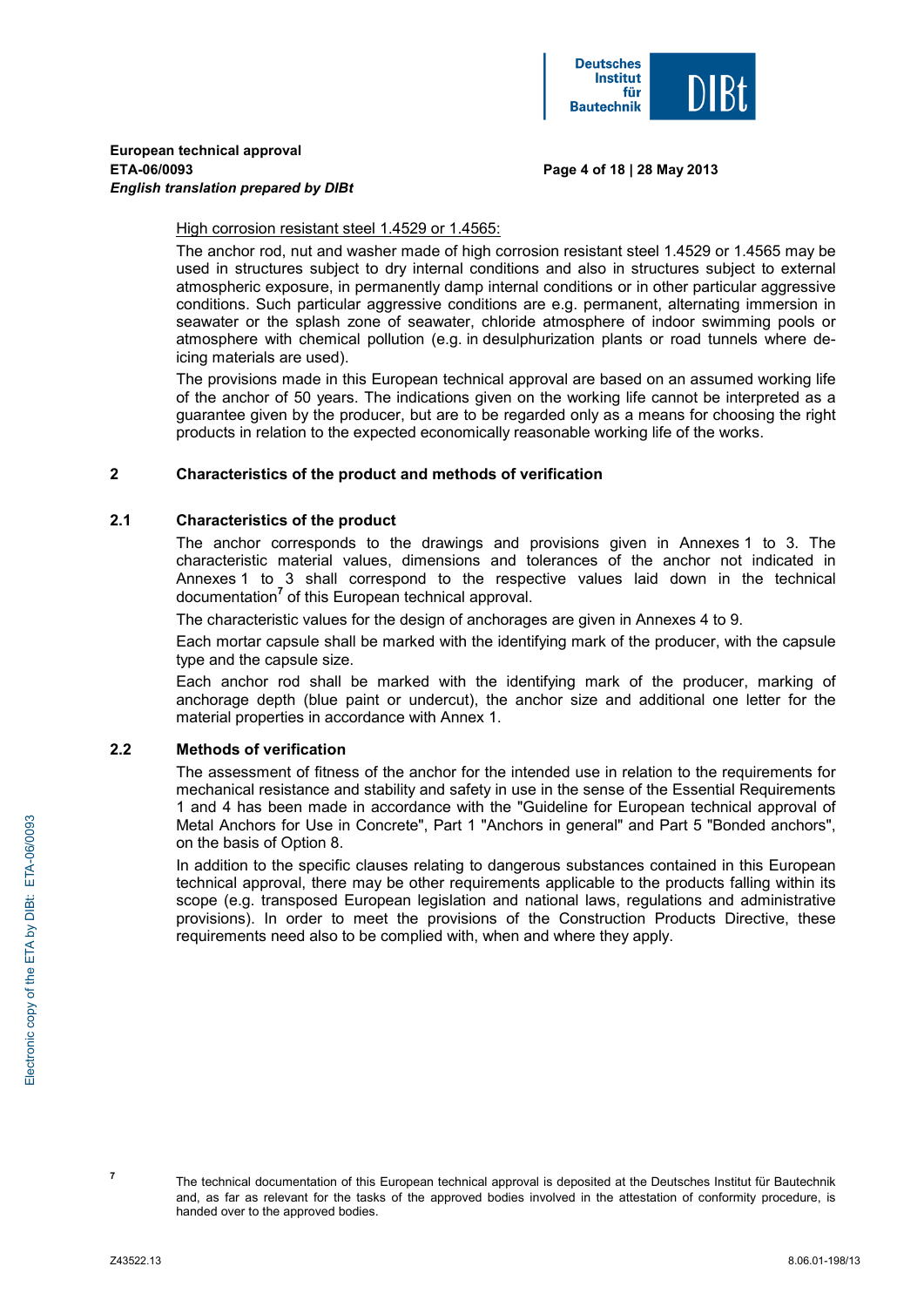

### **Page 5 of 18 | 28 May 2013**

### **3 Evaluation and attestation of conformity and CE marking**

### **3.1 System of attestation of conformity**

According to the decision 96/582/EG of the European Commission<sup>8</sup> the system 2(i) (referred to as System 1) of attestation of conformity applies.

This system of attestation of conformity is defined as follows:

System 1: Certification of the conformity of the product by an approved certification body on the basis of:

- (a) Tasks for the manufacturer:
	- (1) factory production control;
	- (2) further testing of samples taken at the factory by the manufacturer in accordance with a prescribed control plan;
- (b) Tasks for the approved body:
	- (3) initial type–testing of the product;
	- (4) initial inspection of factory and of factory production control;
	- (5) continuous surveillance, assessment and approval of factory production control.

Note: Approved bodies are also referred to as "notified bodies".

### **3.2 Responsibilities**

### **3.2.1 Tasks for the manufacturer**

3.2.1.1 Factory production control

 The manufacturer shall exercise permanent internal control of production. All the elements, requirements and provisions adopted by the manufacturer shall be documented in a systematic manner in the form of written policies and procedures, including records of results performed. This production control system shall insure that the product is in conformity with this European technical approval.

 The manufacturer may only use initial/raw/constituent materials stated in the technical documentation of this European technical approval*.*

 The factory production control shall be in accordance with the control plan which is part of the technical documentation of this European technical approval*.* The control plan is laid down in the context of the factory production control system operated by the manufacturer and deposited with Deutsches Institut für Bautechnik.**<sup>9</sup>**

 The results of factory production control shall be recorded and evaluated in accordance with the provisions of the control plan.

#### 3.2.1.2 Other tasks for the manufacturer

 The manufacturer shall, on the basis of a contract, involve a body which is approved for the tasks referred to in section 3.1 in the field of anchors in order to undertake the actions laid down in section 3.2.2 For this purpose, the control plan referred to in sections 3.2.1.1 and 3.2.2 shall be handed over by the manufacturer to the approved body involved.

 The manufacturer shall make a declaration of conformity, stating that the construction product is in conformity with the provisions of this European technical approval.

**<sup>8</sup>** Official Journal of the European Communities L 254 of 08.10.1996

**<sup>9</sup>** The control plan is a confidential part of the European technical approval and only handed over to the approved body involved in the procedure of attestation of conformity. See section 3.2.2.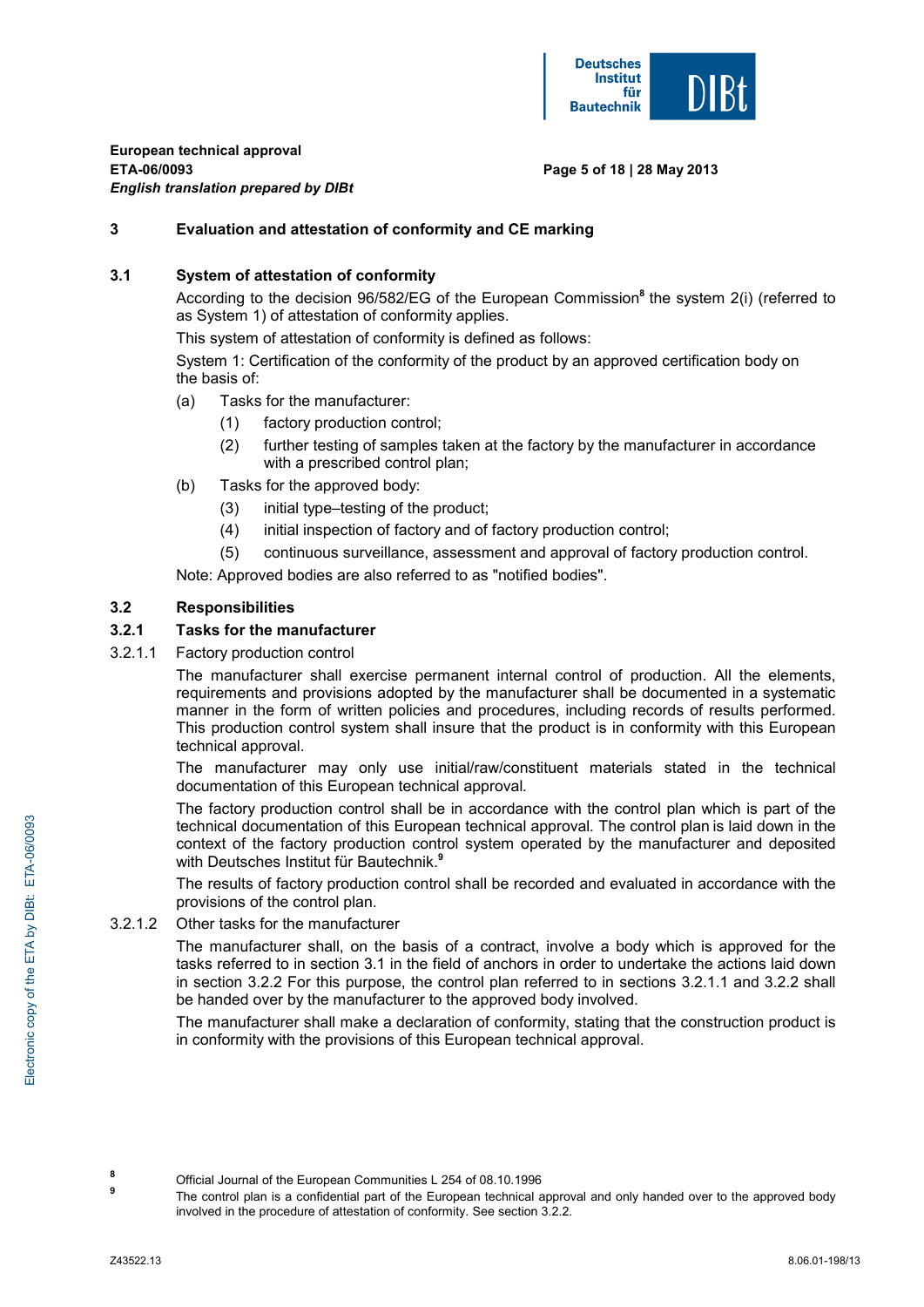

#### **Page 6 of 18 | 28 May 2013**

### **3.2.2 Tasks for the approved bodies**

The approved body shall perform the

- initial type-testing of the product,
- initial inspection of factory and of factory production control,
- continuous surveillance, assessment and approval of factory production control,

in accordance with the provisions laid down in the control plan.

 The approved body shall retain the essential points of its actions referred to above and state the results obtained and conclusions drawn in a written report.

 The approved certification body involved by the manufacturer shall issue an EC certificate of conformity of the product stating the conformity with the provisions of this European technical approval.

 In cases where the provisions of the European technical approval and its control plan are no longer fulfilled the certification body shall withdraw the certificate of conformity and inform Deutsches Institut für Bautechnik without delay.

### **3.3 CE marking**

 The CE marking shall be affixed on each packaging of the anchor. The letters "CE" shall be followed by the identification number of the approved certification body, where relevant, and be accompanied by the following additional information:

- the name and address of the holder of the approval (legal entity responsible for the manufacture),
- the last two digits of the year in which the CE marking was affixed,
- the number of the EC certificate of conformity for the product,
- the number of the European technical approval,
- the number of the guideline for European technical approval,
- use category (ETAG 001-1, Option 8),
- size.

### **4 Assumptions under which the fitness of the product for the intended use was favourably assessed**

### **4.1 Manufacturing**

 The European technical approval is issued for the product on the basis of agreed data/information, deposited with Deutsches Institut für Bautechnik, which identifies the product that has been assessed and judged. Changes to the product or production process, which could result in this deposited data/information being incorrect, should be notified to Deutsches Institut für Bautechnik before the changes are introduced. Deutsches Institut für Bautechnik will decide whether or not such changes affect the European technical approval and consequently the validity of the CE marking on the basis of the European technical approval and if so whether further assessment or alterations to the European technical approval shall be necessary.

### **4.2 Design of anchorages**

The fitness of the anchor for the intended use is given under the following conditions:

 The anchorages are designed in accordance with the "Guideline for European technical approval of Metal Anchors for Use in Concrete", Annex C, Method A, for bonded anchors under the responsibility of an engineer experienced in anchorages and concrete work.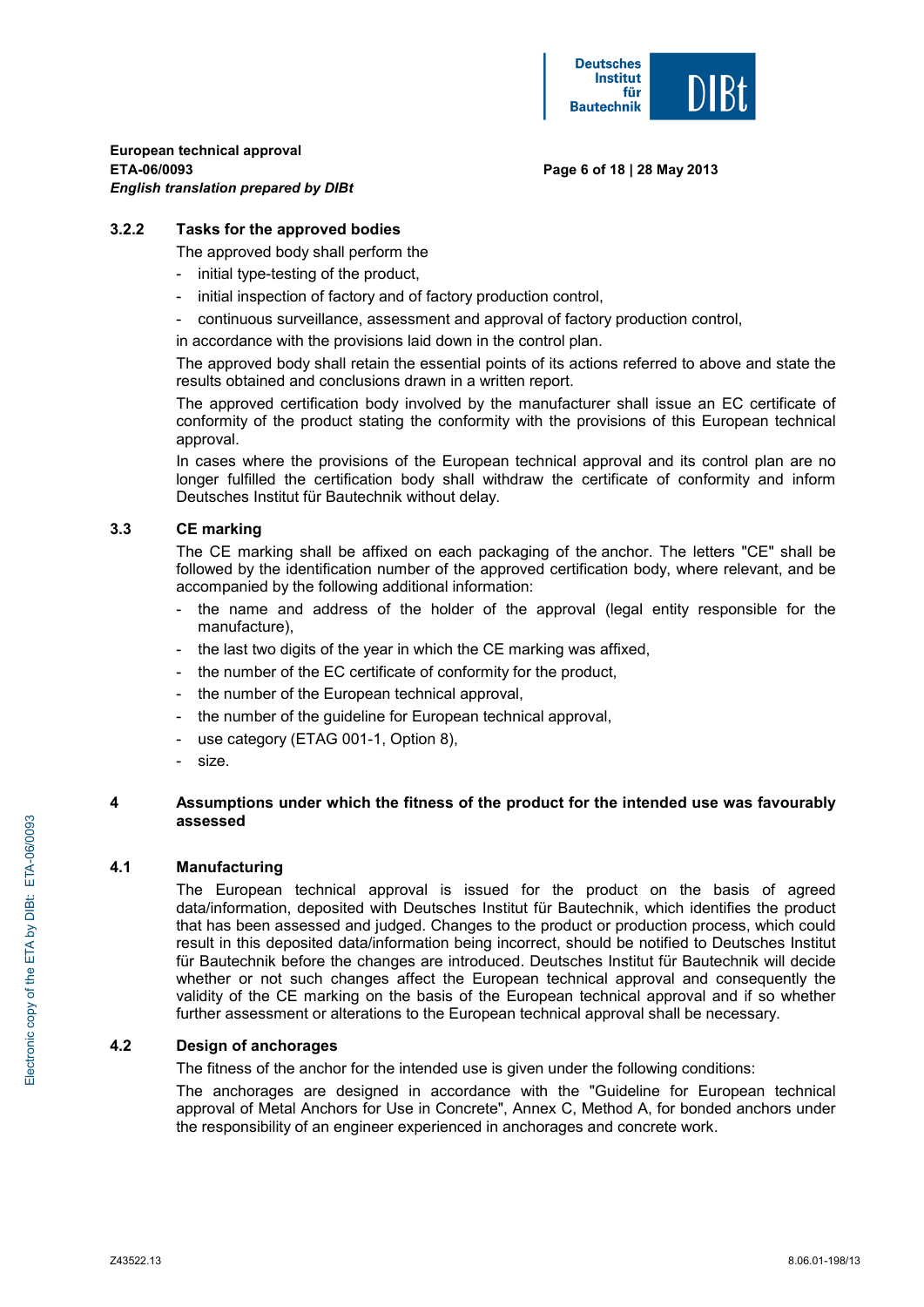

#### **Page 7 of 18 | 28 May 2013**

For the verifications given below according to Annex C the following shall be observed:

- For the verification 'concrete cone failure' (clause 5.2.2.4, Annex C of the Guideline)  $N_{Bk}$ shall be determined according to (1) and (2): The smaller of the values according to (1) and (2) is decisive.
	- (1)  $N_{Rk,c}$  according to equation (5.2), Annex C of the Guideline

where:  $N_{\text{Bkg}}^0$  according to Annex 4, table 6, 8 or 10

 $S_{cr,N}$  according to Annex 4, table 6, 8 or 10

 $C_{Cf,N}$  according to Annex 4, table 6, 8 or 10

 $\Psi_{\text{ucr.N}}$  = 1,0

In special cases according to clause 5.2.2.4 g, Annex C of the Guideline the method given there is valid. However, the value  $N_{\text{B}}^0$  shall be calculated according to the following equation:

$$
N^0_{\text{Rk},c} = N^0_{\text{Rk},c} \text{ (Annex 4, table 6, 8 or 10)} \times \frac{h^{\prime}_{\text{ef}}}{h_{\text{ef}}}
$$

(2)  $N_{Rk,c}$  according to equation (5.2), Annex C of the Guideline

 where: <sup>0</sup> NRk,c = 0,75 × 15,5 × hef 1,5 × fck,cube 0,5

 $s_{cr,N}$  = 3 h<sub>ef</sub>  $c_{cr,N}$  = 1,5 h<sub>ef</sub>  $V_{\text{ucr,N}} = 1,0$ 

• For the verification 'splitting failure due to loading' (clause 5.2.2.6, Annex C of the Guideline)  $N_{Rk,sp}$  shall be determined according to (3).

(3)  $N_{Rk,sp}$  according to equation (5.3), Annex C of the Guideline

where:  $N_{\text{max}}^0$  according to Annex 4, Table 6, 8 or 10

 $S_{cr,SD}$  according to Annex 4, Table 6, 8 or 10

c<sub>cr,sp</sub> according to Annex 4, Table 6, 8 or 10

 $W_{\text{Ucr N}} = 1,0$ 

$$
\psi_{h,sp} = 1,0
$$

For the verification 'concrete pryout failure' (clause 5.2.3.3, Annex C of the Guideline)  $N_{Rk,c}$ for equation (5.6), Annex C of the Guideline, shall be determined according to (1).

 Verifiable calculation notes and drawings are prepared taking account of the loads to be anchored.

 The position of the anchor is indicated on the design drawings (e.g. position of the anchor relative to reinforcement or to supports, etc.).

# **4.3 Installation of anchors**

The fitness for use of the anchor can only be assumed if the anchor is installed as follows:

- anchor installation carried out by appropriately qualified personnel and under the supervision of the person responsible for technical matters of the site,
- use of the anchor only as supplied by the manufacturer without exchanging the components of an anchor,
- anchor installation in accordance with the manufacturer's specifications and drawings using the tools indicated in the technical documentation of this European technical approval,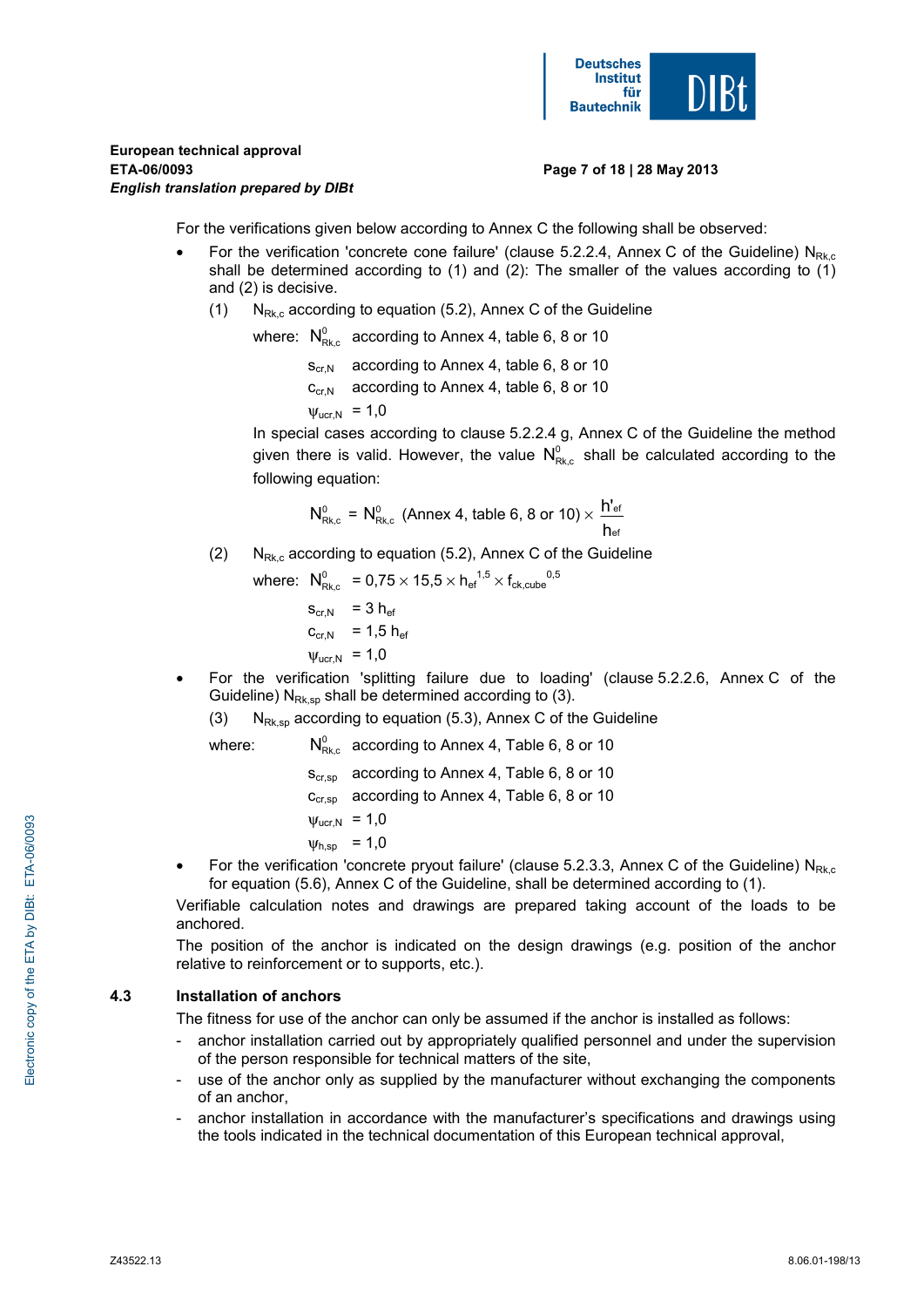

#### **Page 8 of 18 | 28 May 2013**

- checks before placing the anchor to ensure that the strength class of the concrete in which the anchor is to be placed is in the range given and is not lower than that of the concrete to which the characteristic loads apply,
- check of concrete being well compacted, e.g. without significant voids,
- keeping the effective anchorage depth.
- Edge distance and spacing not less than the specified values without minus tolerances,
- positioning of the drill holes without damaging the reinforcement,
- in case of aborted drill hole: the drill hole shall be filled with mortar,
- the anchor must not be installed in flooded holes.
- cleaning the drill hole: removing possibly existing water in the drill hole completely and cleaning the drill hole by at least one blowing operation, by at least 1 x brushing / 1 x blowing / 1 x brushing operation by using the steel brush supplied by the manufacturer; before brushing cleaning the brush and checking whether the brush diameter according to Annex 3, Table 3 is still sufficient. The steel brush shall produce natural resistance as it enters the anchor hole. If this is not the case a new brush or a brush with a larger diameter must be used.
- overhead installation is not admissible,
- the anchor component installation temperature shall be at least  $+5$  °C; during curing of the chemical mortar the temperature of the concrete must not fall below -5 °C;
- observing the curing time according to Annex 3, Table 5 until the anchor may be loaded,
- after the curing time fixing the member to be anchored by using a calibrated torque wrench by not exceeding the torque moment given in Annex 3.

### **5 Indications to the manufacturer**

### **5.1 Responsibility of the manufacturer**

 It is in the responsibility of the manufacturer to ensure that the information on the specific conditions according to 1 and 2 including Annexes referred to as well as sections 4.2, 4.3 and 5 is given to those who are concerned. This information may be made by reproduction of the respective parts of the European technical approval. In addition all installation data shall be shown clearly on the package and/or on an enclosed instruction sheet, preferably using illustration(s).

The minimum data required are:

- drill bit diameter,
- hole depth,
- diameter of anchor rod,
- minimum effective anchorage depth,
- information on the installation procedure, including cleaning of the hole with the cleaning equipments, preferably by means of an illustration,
- metal parts (anchor rod, washer and hexagon nut) must be of the same material and corresponding mechanical properties acc. to Annex 2, Table 1,
- anchor component installation temperature,
- ambient temperature of the concrete during installation of the anchor,
- curing time until the anchor may be loaded as a function of the ambient temperature in the concrete during installation,
- maximum torque moment,
- identification of the manufacturing batch.
- All data shall be presented in a clear and explicit form.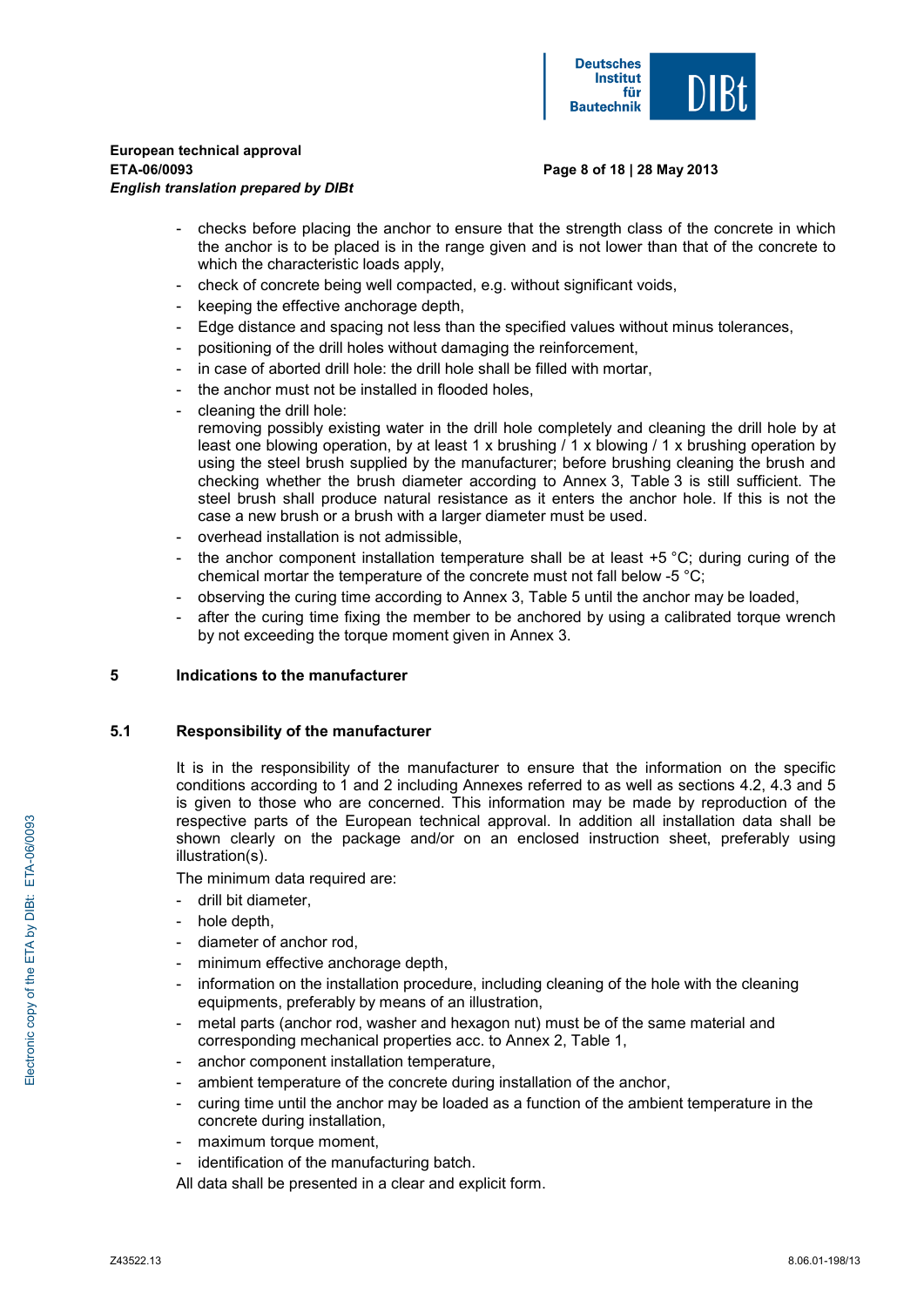

#### **Page 9 of 18 | 28 May 2013**

### **5.2 Packaging, transport and storage**

 The glass capsules shall be protected against sun radiation and shall be stored according to the manufacture's installation instructions in dry condition at temperatures of at least +5 °C to not more than +25 °C.

Glass capsules with expired shelf life must no longer be used.

 The anchor shall only be packaged and supplied as a complete unit. Glass capsules may be packed separately from anchor rods (including nuts and washers).

 The manufacturer's installation instruction shall indicate that the glass capsules shall be used with the anchor rods according to Annex 1.

Uwe Bender **beglaubigt: beglaubigt: beglaubigt:** Head of Department **Baderschneider** Baderschneider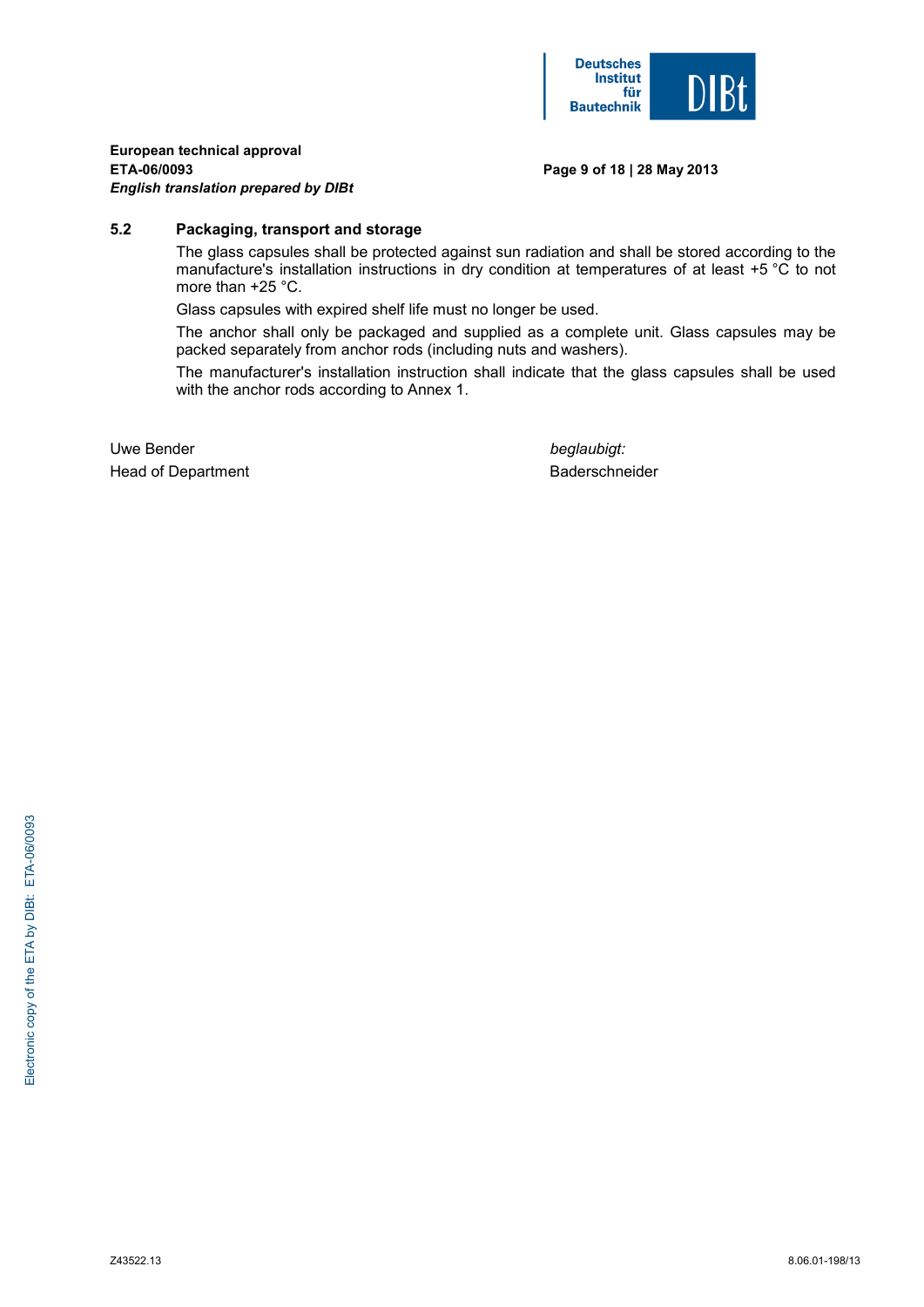

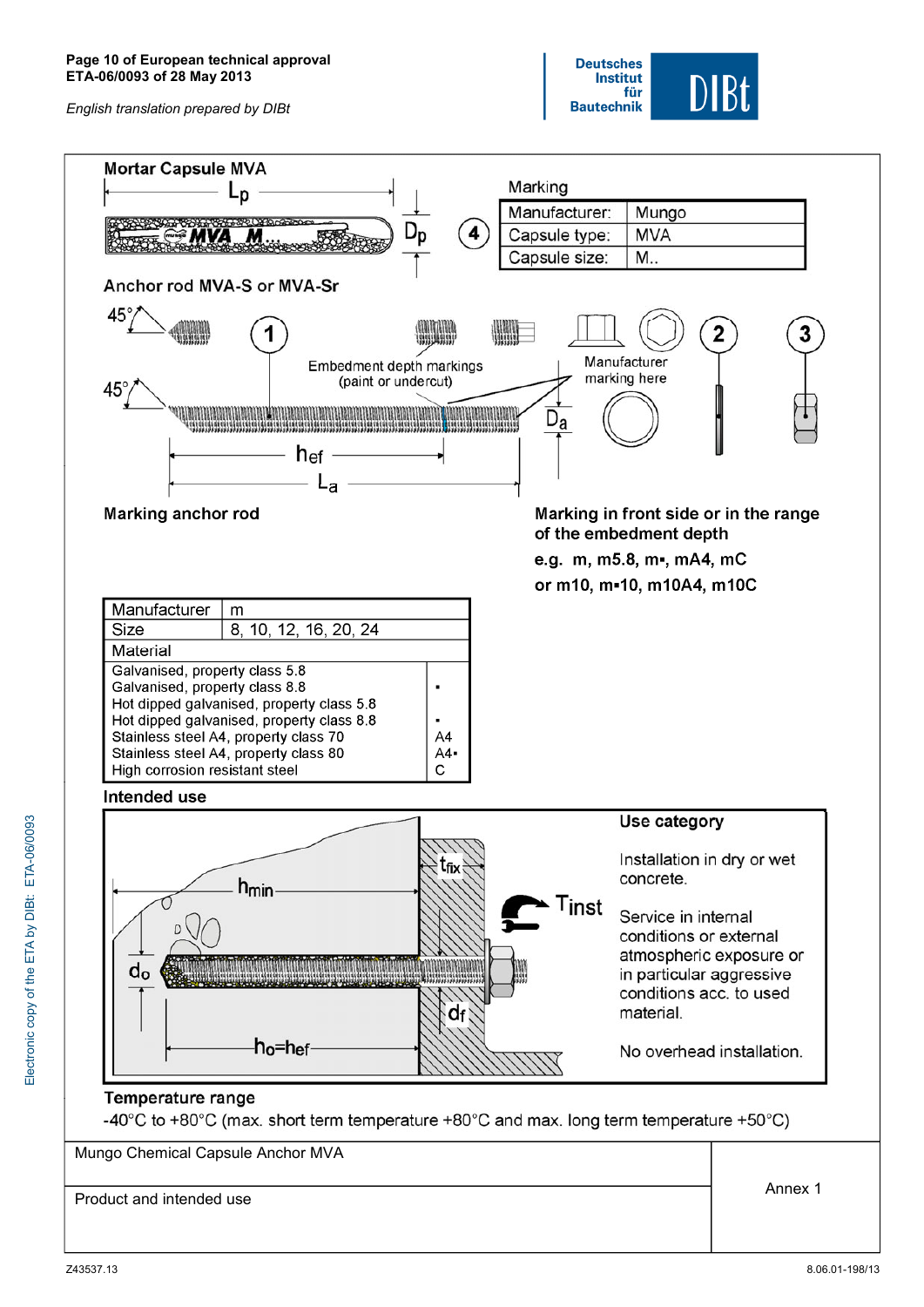

| Table 1        | <b>Materials</b>   |                                                                                                                                                                        |                                                                    |                                                                                                                                   |                                                                                             |
|----------------|--------------------|------------------------------------------------------------------------------------------------------------------------------------------------------------------------|--------------------------------------------------------------------|-----------------------------------------------------------------------------------------------------------------------------------|---------------------------------------------------------------------------------------------|
| Part           | <b>Description</b> | <b>Material</b>                                                                                                                                                        |                                                                    |                                                                                                                                   |                                                                                             |
|                | Threaded rod       |                                                                                                                                                                        | Carbon steel<br>property class 5.8 or 8.8<br><b>EN ISO 898-1</b>   | Stainless steel<br>1.4401, 1.4404 or<br>1.4571                                                                                    | High corrosion<br>resistant steel<br>1.4529 or 1.4565                                       |
|                |                    | Galvanised steel<br>$\geq$ 5µm acc. to<br><b>EN ISO 4042</b>                                                                                                           | Hot dip<br>galvanised steel<br>EN ISO 10684                        | property class A4-70<br>or A4-80<br>EN ISO 3506-1                                                                                 | property class 70<br>EN ISO 3506-1                                                          |
| $\overline{2}$ | Washer             | Galvanised steel<br>$\geq$ 5µm acc. to<br><b>EN ISO 4042</b>                                                                                                           | Carbon steel<br>Hot dip<br>galvanised steel<br><b>EN ISO 10684</b> | Stainless steel<br>1.4401, 1.4404 or<br>1.4571<br>EN ISO 887 or EN ISO 7089 up to EN ISO 7094                                     | High corrosion<br>resistant steel<br>1.4529 or 1.4565                                       |
| 3              | Hexagon nut        | Carbon steel<br>property class 5 or 8<br>EN ISO 20898-2<br>Galvanised steel<br>Hot dip<br>galvanised steel<br>$\geq$ 5µm acc. to<br>EN ISO 10684<br><b>EN ISO 4042</b> |                                                                    | Stainless steel<br>1.4401, 1.4404 or<br>1.4571<br>property class A4-70<br>or A4-80<br>EN ISO 3506-2<br>EN ISO 4032 or EN ISO 4034 | High corrosion<br>resistant steel<br>1.4529 or 1.4565<br>property class 70<br>EN ISO 3506-2 |
| 4              | Glass capsule      | Glass<br>Quartz<br>Resin<br>Hardener                                                                                                                                   |                                                                    |                                                                                                                                   |                                                                                             |

#### Table 2 Dimensions in mm

| Part | <b>Description</b> |                                  | M <sub>8</sub> | M <sub>10</sub> | M <sub>12</sub> | M <sub>16</sub> | M <sub>20</sub> | M24 |
|------|--------------------|----------------------------------|----------------|-----------------|-----------------|-----------------|-----------------|-----|
| ◀    | Threaded rod       | $\mathsf{D}_{\mathsf{a}}$        | M <sub>8</sub> | M <sub>10</sub> | M <sub>12</sub> | M <sub>16</sub> | M20             | M24 |
|      |                    | $\mathsf{L}_{\mathsf{a}}$ $\geq$ | 95             | 110             | 130             | 150             | 200             | 245 |
|      |                    | $\mathsf{h}_{\mathsf{ef}}$       | 80             | 90              | 110             | 125             | 170             | 210 |
| 2    | Washer             | s                                | 1.6            | 2.1             | 2.5             | 3.0             | 3.0             | 4.0 |
|      |                    | d                                | 16             | 21              | 24              | 30              | 37              | 44  |
| 3    | Hexagon nut        | <b>SW</b>                        | 13             | 17              | 19              | 24              | 30              | 36  |
| 4    | Glass capsule      | $D_{\rm o}$                      | 9              | 11              | 13              | 17              | 22              | 24  |
|      |                    | ட∌                               | 80             | 80              | 95              | 95              | 175             | 210 |

Mungo Chemical Capsule Anchor MVA

Materials and Dimensions **Annex 2** Annex 2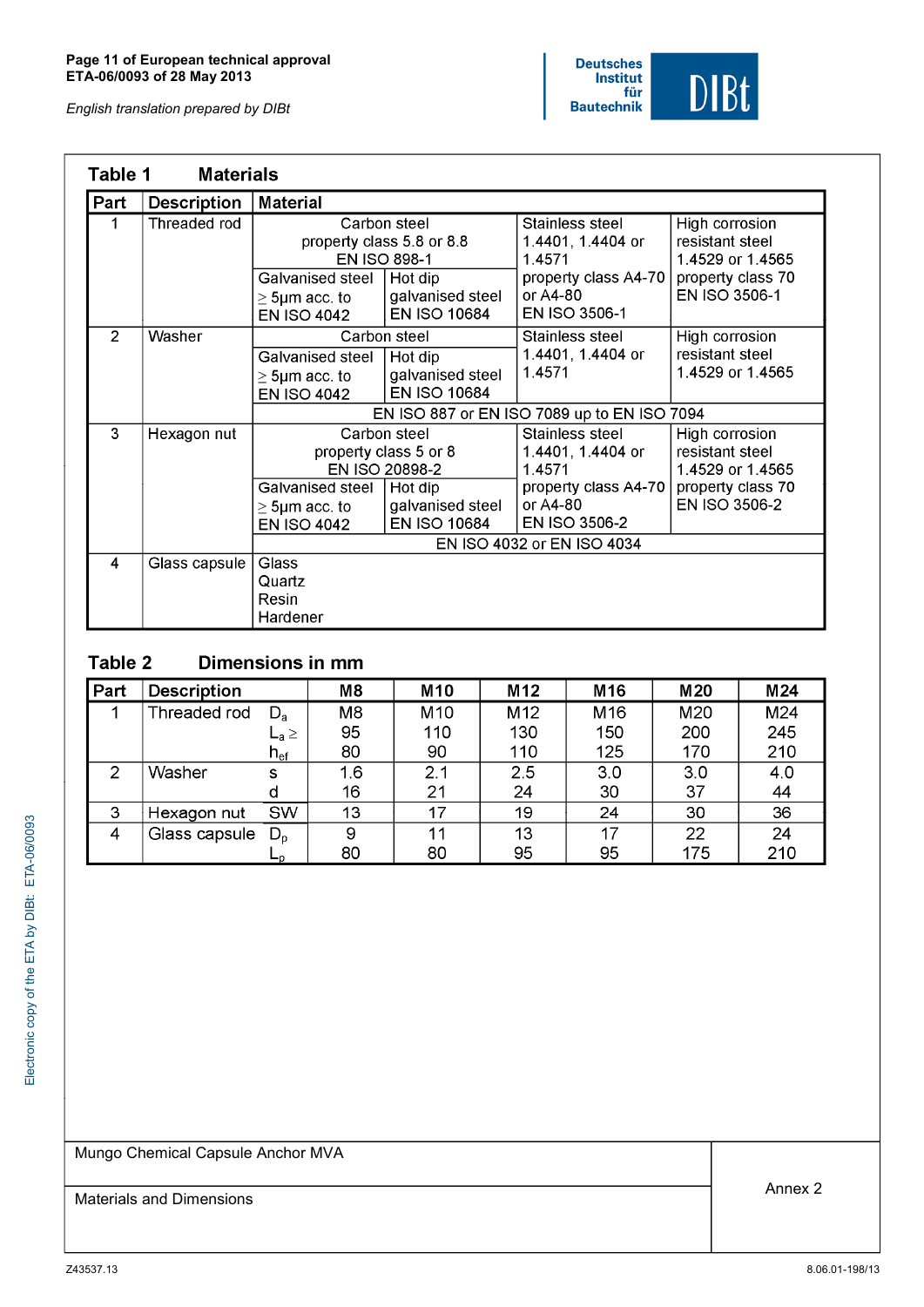

| Table 3                                      | <b>Installation parameters</b> |      |      |                 |      |                 |                 |                 |  |  |  |  |
|----------------------------------------------|--------------------------------|------|------|-----------------|------|-----------------|-----------------|-----------------|--|--|--|--|
| <b>Anchor size</b>                           |                                |      | M8   | M <sub>10</sub> | M12  | M <sub>16</sub> | M <sub>20</sub> | M <sub>24</sub> |  |  |  |  |
| Nominal drill hole diameter                  | $d_0$                          | [mm] | 10   | 12              | 14   | 18              | 25              | 28              |  |  |  |  |
| Cutting diameter                             | $d_{\text{cut}} \leq$          | [mm] | 10.5 | 12.5            | 14.5 | 18.5            | 25.5            | 28.5            |  |  |  |  |
| Depth of drill hole                          | $h_0$                          | [mm] | 80   | 90              | 110  | 125             | 170             | 210             |  |  |  |  |
| Diameter of clearance hole<br>in the fixture | d٠                             | [mm] | 9    | 12              | 14   | 18              | 22              | 26              |  |  |  |  |
| Diameter of steel brush                      | D                              | [mm] | 11   | 13              | 16   | 20              | 27              | 30              |  |  |  |  |
| Torque moment                                | $\mathsf{T}_{\mathsf{inst}}$   | [Nm] | 10   | 20              | 40   | 80              | 120             | 180             |  |  |  |  |

# Steel brush and installation procedure



#### Table 4 Minimum member thickness, edge distance and spacing

| <b>Anchor size</b>          |                  |      | M <sub>8</sub> | M <sub>10</sub> | M12 | M <sub>16</sub> | M20 | M24 |
|-----------------------------|------------------|------|----------------|-----------------|-----|-----------------|-----|-----|
| Minimum member<br>thickness | $h_{min}$        | [mm] | 110            | 120             | 140 | 160             | 220 | 260 |
| Minimum edge distance       | $c_{\text{min}}$ | [mm] | 40             | 45              | 55  | 65              | 85  | 105 |
| Minimum spacing             | $S_{min}$        | [mm] | 40             | 45              | 55  | 65              | 85  | 105 |

#### **Minimum curing time** Table 5

| <b>Temperature</b><br>in the concrete member | Minimum curing time<br>in dry concrete | Minimum curing time<br>in wet concrete |
|----------------------------------------------|----------------------------------------|----------------------------------------|
| $\geq$ - 5 °C                                | 5 hrs.                                 | 10 hrs.                                |
| 0 °C<br>$\geq$                               | 5 hrs.                                 | 10 hrs.                                |
| $\geq$ + 5 °C                                | hr.                                    | 2 hrs.                                 |
| $\ge +10$ °C                                 | hr.                                    | 2 hrs.                                 |
| $\geq$ +20 $^{\circ}$ C                      | 20 min.                                | 40 min.                                |
| $\ge +30$ °C                                 | 10 min.                                | min.<br>20.                            |
| $\geq$ +35 °C                                | min.                                   | min.                                   |

Mungo Chemical Capsule Anchor MVA

Installations parameters, minimum thickness of concrete member, Minimum edge distance and spacing, Minimum curing time

Annex 3

Electronic copy of the ETA by DIBt: ETA-06/0093

Electronic copy of the ETA by DIBt: ETA-06/0093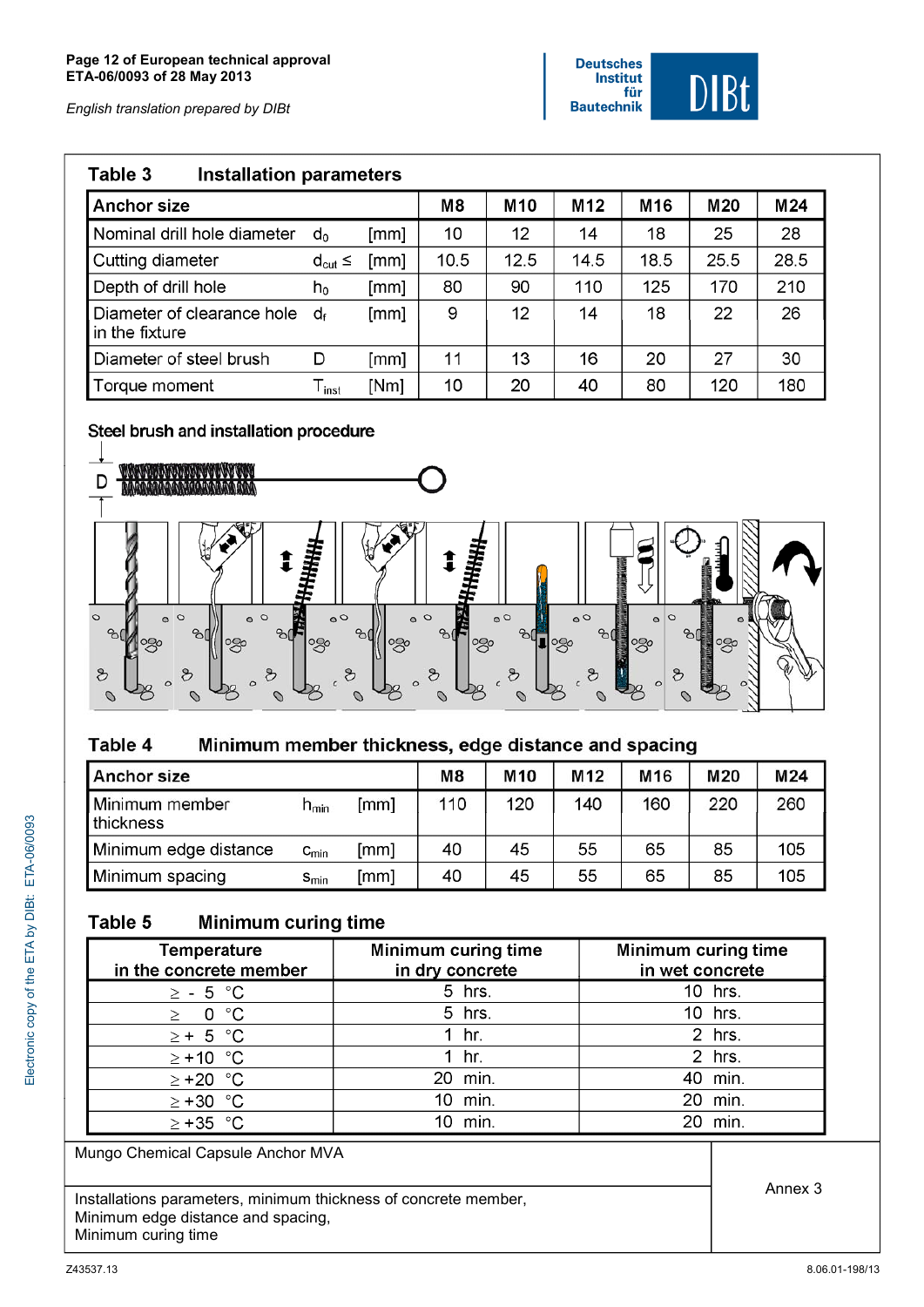

| Metal parts made of zinc plated or hot dip galvanised steel                                                           |                                                                                                                                                                                                                                                                                                                                                                                                                                                                                                                                                                                                     |                     |                 |                 |                   |     |     |
|-----------------------------------------------------------------------------------------------------------------------|-----------------------------------------------------------------------------------------------------------------------------------------------------------------------------------------------------------------------------------------------------------------------------------------------------------------------------------------------------------------------------------------------------------------------------------------------------------------------------------------------------------------------------------------------------------------------------------------------------|---------------------|-----------------|-----------------|-------------------|-----|-----|
| Table 6<br>Design method A, characteristic values for tension loads                                                   |                                                                                                                                                                                                                                                                                                                                                                                                                                                                                                                                                                                                     |                     |                 |                 |                   |     |     |
| <b>Anchor size</b>                                                                                                    |                                                                                                                                                                                                                                                                                                                                                                                                                                                                                                                                                                                                     | M <sub>8</sub>      | M <sub>10</sub> | M <sub>12</sub> | M16               | M20 | M24 |
| <b>Steel failure</b>                                                                                                  |                                                                                                                                                                                                                                                                                                                                                                                                                                                                                                                                                                                                     |                     |                 |                 |                   |     |     |
| Characteristic resistance<br>$N_{\rm Rk.S}$<br>property class 5.8                                                     | [kN]                                                                                                                                                                                                                                                                                                                                                                                                                                                                                                                                                                                                | 18                  | 29              | 42              | 78                | 123 | 177 |
| Characteristic resistance<br>$N_{\mathsf{Rk},\mathsf{S}}$<br>property class 8.8                                       | [kN]                                                                                                                                                                                                                                                                                                                                                                                                                                                                                                                                                                                                | 29                  | 46              | 67              | 126               | 196 | 282 |
| $\gamma_{\rm Ms}$ 1)<br>Partial safety factor<br>property class 5.8, 8.8                                              | $[\cdot]$                                                                                                                                                                                                                                                                                                                                                                                                                                                                                                                                                                                           | 1.5                 |                 |                 |                   |     |     |
| Pullout failure, concrete cone failure                                                                                |                                                                                                                                                                                                                                                                                                                                                                                                                                                                                                                                                                                                     |                     |                 |                 |                   |     |     |
| Characteristic resistance in non-<br>cracked concrete<br>$N_{\text{Rk},p} = N_{\text{Rk},c}^0$<br>C20/25 to C50/60    | [kN]                                                                                                                                                                                                                                                                                                                                                                                                                                                                                                                                                                                                | 20                  | 30              | 40              | 50                | 75  | 90  |
| $\gamma_{\text{Mp}} = \gamma_{\text{Mc}}^{-1}$<br>Partial safety factor                                               | $\lbrack - \rbrack$                                                                                                                                                                                                                                                                                                                                                                                                                                                                                                                                                                                 |                     |                 |                 | $1.8^{2}$         |     |     |
| Effective anchorage<br>$h_{\text{ef}}$<br>depth                                                                       | [mm]                                                                                                                                                                                                                                                                                                                                                                                                                                                                                                                                                                                                | 80                  | 90              | 110             | 125               | 170 | 210 |
| Characteristic edge<br>$C_{\text{cr},\text{N}}$<br>distance                                                           | [mm]                                                                                                                                                                                                                                                                                                                                                                                                                                                                                                                                                                                                | $1.5 h_{ef}$        |                 |                 | 1 $h_{\text{ef}}$ |     |     |
| Characteristic spacing<br>$S_{\text{cr,N}}$                                                                           | [mm]                                                                                                                                                                                                                                                                                                                                                                                                                                                                                                                                                                                                | $3 h_{ef}$          |                 |                 | $2 h_{ef}$        |     |     |
| <b>Splitting</b>                                                                                                      |                                                                                                                                                                                                                                                                                                                                                                                                                                                                                                                                                                                                     |                     |                 |                 |                   |     |     |
| Edge distance<br>$C_{cr,sp}$                                                                                          | [mm]                                                                                                                                                                                                                                                                                                                                                                                                                                                                                                                                                                                                | 1.5 $h_{\text{ef}}$ |                 |                 | 1 $h_{\text{ef}}$ |     |     |
| Spacing<br>$S_{cr,sp}$                                                                                                | [mm]                                                                                                                                                                                                                                                                                                                                                                                                                                                                                                                                                                                                | $3 h_{\text{ef}}$   |                 |                 | $2 h_{\text{ef}}$ |     |     |
| $\left( \begin{matrix} 1 \end{matrix} \right)$<br>Partial safety factor<br>$\gamma_{\text{Msp}} = \gamma_{\text{Mc}}$ | $\left[ -\right] % \includegraphics[width=0.9\columnwidth]{figures/fig_2b.pdf} \caption{The graph $\mathcal{N}_1$ is a function of the parameter $\mathcal{N}_1$ and $\mathcal{N}_2$ is a function of the parameter $\mathcal{N}_1$ and $\mathcal{N}_2$ is a function of the parameter $\mathcal{N}_1$ and $\mathcal{N}_2$ is a function of the parameter $\mathcal{N}_1$ and $\mathcal{N}_2$ is a function of the parameter $\mathcal{N}_1$ and $\mathcal{N}_2$ is a function of the parameter $\mathcal{N}_1$ and $\mathcal{N}_2$ is a function of the parameter $\mathcal{N}_1$.} \label{fig:1}$ |                     |                 |                 | $1.8^{2}$         |     |     |

<sup>1)</sup> In absence of other national regulations<br><sup>2)</sup> The partial safety factor  $\gamma_2$  = 1,2 is included

#### Table 7 Displacements under tension loads

| <b>Anchor size</b>  |                             |      | M <sub>8</sub> | M <sub>10</sub> | M <sub>12</sub> | M <sub>16</sub> | M20            | M24                      |
|---------------------|-----------------------------|------|----------------|-----------------|-----------------|-----------------|----------------|--------------------------|
| Fension load        | N                           | [kN] |                | 12              | 16              | 20              | 30             | 38                       |
| <b>Displacement</b> | ÒNO                         | [mm] | 0.1            | 0.2             | 0.2             | 0.2             | 0.5            | 0.4                      |
|                     | $\delta_{\mathsf{N}\infty}$ | [mm] | $\blacksquare$ | $\blacksquare$  | 0.5             | $\blacksquare$  | $\blacksquare$ | $\overline{\phantom{0}}$ |

Mungo Chemical Capsule Anchor MVA

Design method A Characteristic values for tension loads Displacements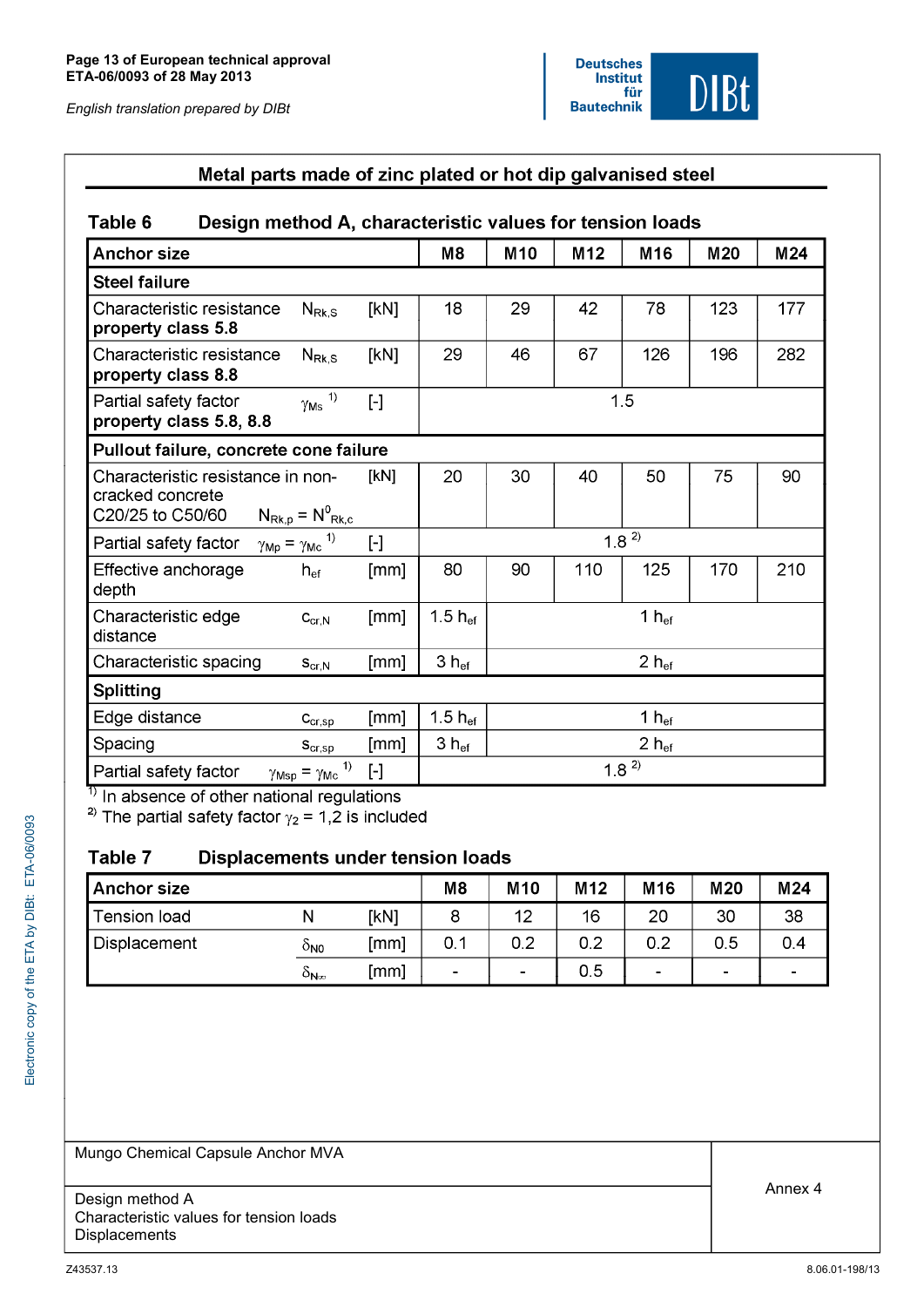

# Metal parts made of stainless steel 1.4401, 1.4404 or 1.4571

#### Design method A, characteristic values for tension loads Table 8

| <b>Anchor size</b>                                                                                                   |                                                                                                                                                                                                                                                                                                                                                                                                                                                                                                                                | M <sub>8</sub>    | M <sub>10</sub>   | M12 | M16               | M20 | M24 |
|----------------------------------------------------------------------------------------------------------------------|--------------------------------------------------------------------------------------------------------------------------------------------------------------------------------------------------------------------------------------------------------------------------------------------------------------------------------------------------------------------------------------------------------------------------------------------------------------------------------------------------------------------------------|-------------------|-------------------|-----|-------------------|-----|-----|
| <b>Steel failure</b>                                                                                                 |                                                                                                                                                                                                                                                                                                                                                                                                                                                                                                                                |                   |                   |     |                   |     |     |
| Characteristic resistance<br>$N_{\rm Rk,S}$<br>strength class A4-70                                                  | [kN]                                                                                                                                                                                                                                                                                                                                                                                                                                                                                                                           | 26                | 40                | 59  | 110               | 172 | 247 |
| Characteristic resistance<br>$N_{\rm Rk,S}$<br>strength class A4-80                                                  | [kN]                                                                                                                                                                                                                                                                                                                                                                                                                                                                                                                           | 29                | 46                | 67  | 126               | 196 | 282 |
| $\gamma_{\mathsf{Ms}}$ <sup>1)</sup><br>Partial safety factor<br>strength class A4-70<br>strength class A4-80        | $[\cdot]$                                                                                                                                                                                                                                                                                                                                                                                                                                                                                                                      | 1.87<br>1.60      |                   |     |                   |     |     |
| Pullout failure, concrete cone failure                                                                               |                                                                                                                                                                                                                                                                                                                                                                                                                                                                                                                                |                   |                   |     |                   |     |     |
| Characteristic resistance in non-<br>cracked concrete<br>$N_{\text{Rk},p} = N_{\text{Rk},c}^{0}$<br>C20/25 to C50/60 | [kN]                                                                                                                                                                                                                                                                                                                                                                                                                                                                                                                           | 20                | 30                | 40  | 50                | 75  | 90  |
| $\gamma_{\text{Mp}} = \gamma_{\text{Mc}}^{-1}$<br>Partial safety factor                                              | $\left[ -\right] % \includegraphics[width=0.9\columnwidth]{figures/2000.pdf} \caption{The graph $\mathcal{N}_1$ is a function of the parameter $\mathcal{N}_1$ and $\mathcal{N}_2$ is a function of the parameter $\mathcal{N}_1$ and $\mathcal{N}_2$ is a function of the parameter $\mathcal{N}_1$ and $\mathcal{N}_2$ is a function of the parameter $\mathcal{N}_1$ and $\mathcal{N}_2$ is a function of the parameter $\mathcal{N}_1$ and $\mathcal{N}_2$ is a function of the parameter $\mathcal{N}_1$.} \label{fig:1}$ |                   |                   |     | $1.8^{2}$         |     |     |
| Effective anchorage depth<br>$h_{\mathrm{ef}}$                                                                       | [mm]                                                                                                                                                                                                                                                                                                                                                                                                                                                                                                                           | 80                | 90                | 110 | 125               | 170 | 210 |
| Characteristic edge<br>$\mathsf{C}_{\text{cr},\mathsf{N}}$<br>distance                                               | [mm]                                                                                                                                                                                                                                                                                                                                                                                                                                                                                                                           | 1.5 $h_{ef}$      |                   |     | 1 $h_{\rm ef}$    |     |     |
| Characteristic spacing<br>$S_{\text{cr},N}$                                                                          | [mm]                                                                                                                                                                                                                                                                                                                                                                                                                                                                                                                           | $3 h_{\text{ef}}$ |                   |     | $2 h_{ef}$        |     |     |
| <b>Splitting</b>                                                                                                     |                                                                                                                                                                                                                                                                                                                                                                                                                                                                                                                                |                   |                   |     |                   |     |     |
| Edge distance<br>$\mathbf{C}_{\text{cr,sp}}$                                                                         | [mm]                                                                                                                                                                                                                                                                                                                                                                                                                                                                                                                           | 1.5 $h_{ef}$      | 1 $h_{\text{ef}}$ |     |                   |     |     |
| Spacing<br>$S_{cr,sp}$                                                                                               | [mm]                                                                                                                                                                                                                                                                                                                                                                                                                                                                                                                           | $3 h_{\text{ef}}$ |                   |     | $2 h_{\text{ef}}$ |     |     |
| Partial safety factor<br>$\gamma_{\mathsf{Msp}} = \gamma_{\mathsf{Mc}}$                                              | 1)<br>$\left[ -\right] % \begin{minipage}[b]{.45\linewidth} \centering \includegraphics[width=\linewidth]{images/Example_14]{Example_144m1.png} \caption{The image shows the number of times of the number of times.} \label{fig:Example_144m1.png} \end{minipage} \vspace{0.05\linewidth} \label{fig:Example_144m1.png}$                                                                                                                                                                                                      |                   |                   |     | $1.8^{2}$         |     |     |

<sup>1)</sup> In absence of other national regulations<br><sup>2)</sup> The partial safety factor  $\gamma_2$  = 1,2 is included

#### Table 9 **Displacements under tension loads**

| <b>Anchor size</b>  |                             |      | M <sub>8</sub>           | M <sub>10</sub> | M <sub>12</sub> | M <sub>16</sub> | M20 | M24                      |
|---------------------|-----------------------------|------|--------------------------|-----------------|-----------------|-----------------|-----|--------------------------|
| <b>Tension load</b> |                             | [kN] |                          | 12              | 16              | 20              | 30  | 38                       |
| Displacement        | ONO                         | [mm] | 0.1                      | 0.2             | 0.2             | 0.2             | 0.5 | 0.4                      |
|                     | $\delta_{\mathsf{N}\infty}$ | [mm] | $\overline{\phantom{0}}$ | ۰               | 0.5             | ۰               | -   | $\overline{\phantom{0}}$ |

Mungo Chemical Capsule Anchor MVA

Design method A Characteristic values for tension loads Displacements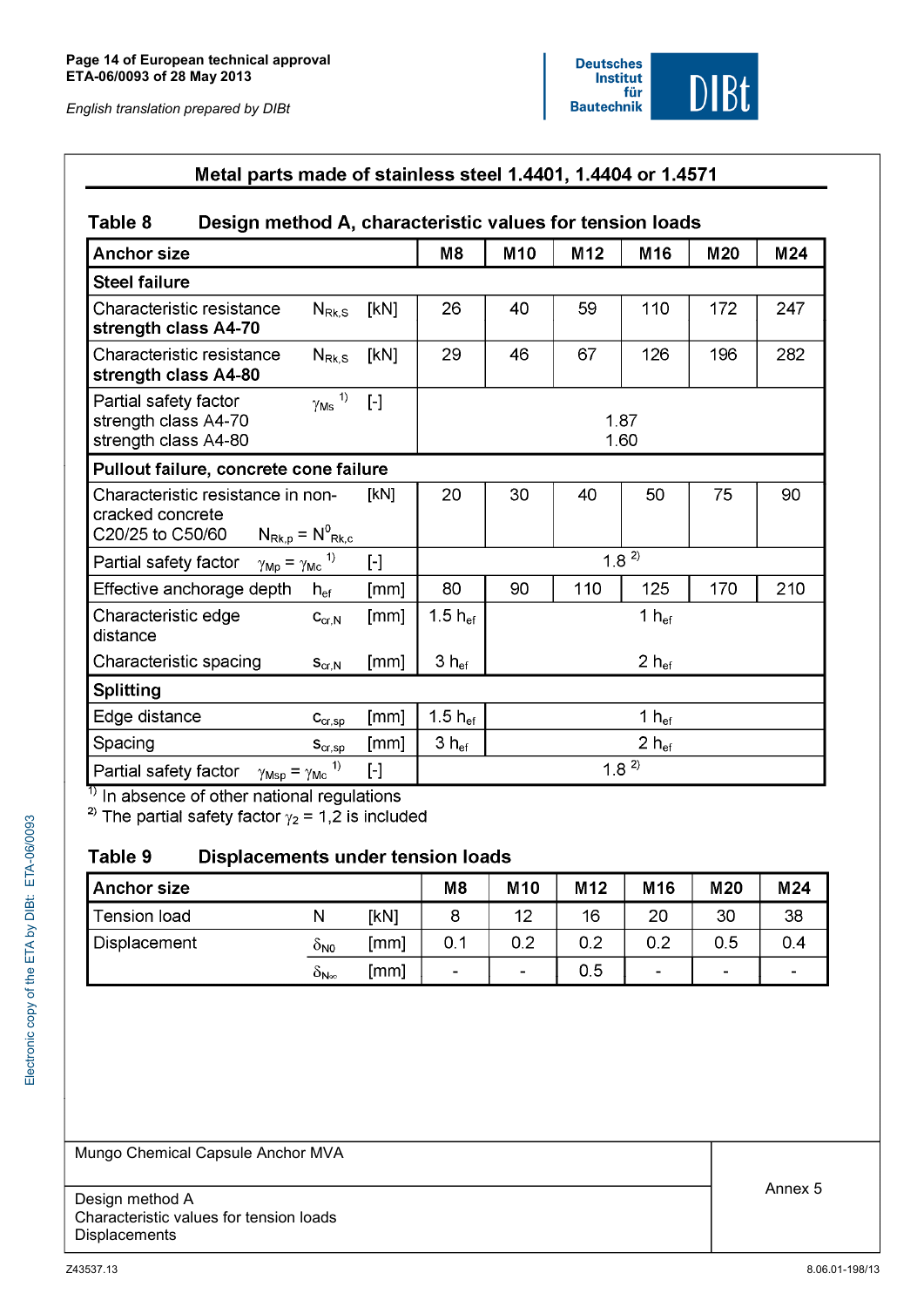

| <b>Anchor size</b>                                                       |                                                |                     | M8                  | M <sub>10</sub>   | M <sub>12</sub> | M16               | M <sub>20</sub> | M24 |  |
|--------------------------------------------------------------------------|------------------------------------------------|---------------------|---------------------|-------------------|-----------------|-------------------|-----------------|-----|--|
| <b>Steel failure</b>                                                     |                                                |                     |                     |                   |                 |                   |                 |     |  |
| Characteristic resistance<br>strength class 70                           | $N_{\mathsf{Rk},\mathsf{S}}$                   | [KN]                | 26                  | 40                | 59              | 110               | 172             | 247 |  |
| Partial safety factor                                                    | $\frac{\gamma_{\text{Ms}}}{\gamma}$            | $[\cdot]$           | 1.87                |                   |                 |                   |                 |     |  |
| Pullout failure, concrete cone failure                                   |                                                |                     |                     |                   |                 |                   |                 |     |  |
| Characteristic resistance<br>in non-cracked concrete<br>C20/25 to C50/60 | $N_{\text{Rk},p} = N^0_{\text{Rk},c}$          | [kN]                | 20                  | 30                | 40              | 50                | 75              | 90  |  |
| Partial safety factor                                                    | $\gamma_{\text{Mp}} = \gamma_{\text{Mc}}^{-1}$ | $\mathbf{F}$        |                     |                   |                 | $1.8^{2}$         |                 |     |  |
| Effective anchorage<br>depth                                             | ${\sf h}_{\sf ef}$                             | [mm]                | 80                  | 90                | 110             | 125               | 170             | 210 |  |
| Characteristic edge<br>distance                                          | $C_{\text{cr},\text{N}}$                       | [mm]                | 1.5 $h_{\text{ef}}$ | 1 $h_{\text{ef}}$ |                 |                   |                 |     |  |
| Characteristic spacing                                                   | $S_{\text{cr},\text{N}}$                       | [mm]                | $3 h_{\text{ef}}$   |                   |                 | $2 h_{\text{ef}}$ |                 |     |  |
| <b>Splitting</b>                                                         |                                                |                     |                     |                   |                 |                   |                 |     |  |
| Edge distance                                                            | $\mathbf{C}_{\text{cr,sp}}$                    | [mm]                | 1.5 $h_{\text{ef}}$ |                   |                 | 1 $h_{\rm ef}$    |                 |     |  |
| Spacing                                                                  | $S_{cr,sp}$                                    | [mm]                | $3 h_{\text{ef}}$   |                   |                 | $2 h_{\text{ef}}$ |                 |     |  |
| Partial safety factor<br>$\gamma_{\mathsf{Msp}} = \gamma_{\mathsf{Mc}}$  | 1)                                             | $\lbrack - \rbrack$ |                     |                   |                 | $1.8^{2}$         |                 |     |  |

<sup>1)</sup> In absence of other national regulations<br><sup>2)</sup> The partial safety factor  $\gamma_2 = 1,2$  is included

#### Displacements under tension loads Table 11

| Anchor size  |                   |      | M8  | M <sub>10</sub> | M <sub>12</sub> | M <sub>16</sub> | M20  | M24 |
|--------------|-------------------|------|-----|-----------------|-----------------|-----------------|------|-----|
| Tension load | N                 | [kN] |     | 12              | 16              | 20              | 30   | 38  |
| Displacement | ONO               | [mm] | 0.1 | 0.2             | 0.2             | 0.2             | 0.5  | 0.4 |
|              | $O_{\sf N\infty}$ | [mm] |     | -               | 0.5             | $\sim$          | $\,$ | -   |

Mungo Chemical Capsule Anchor MVA

Design method A Characteristic values for tension loads Displacements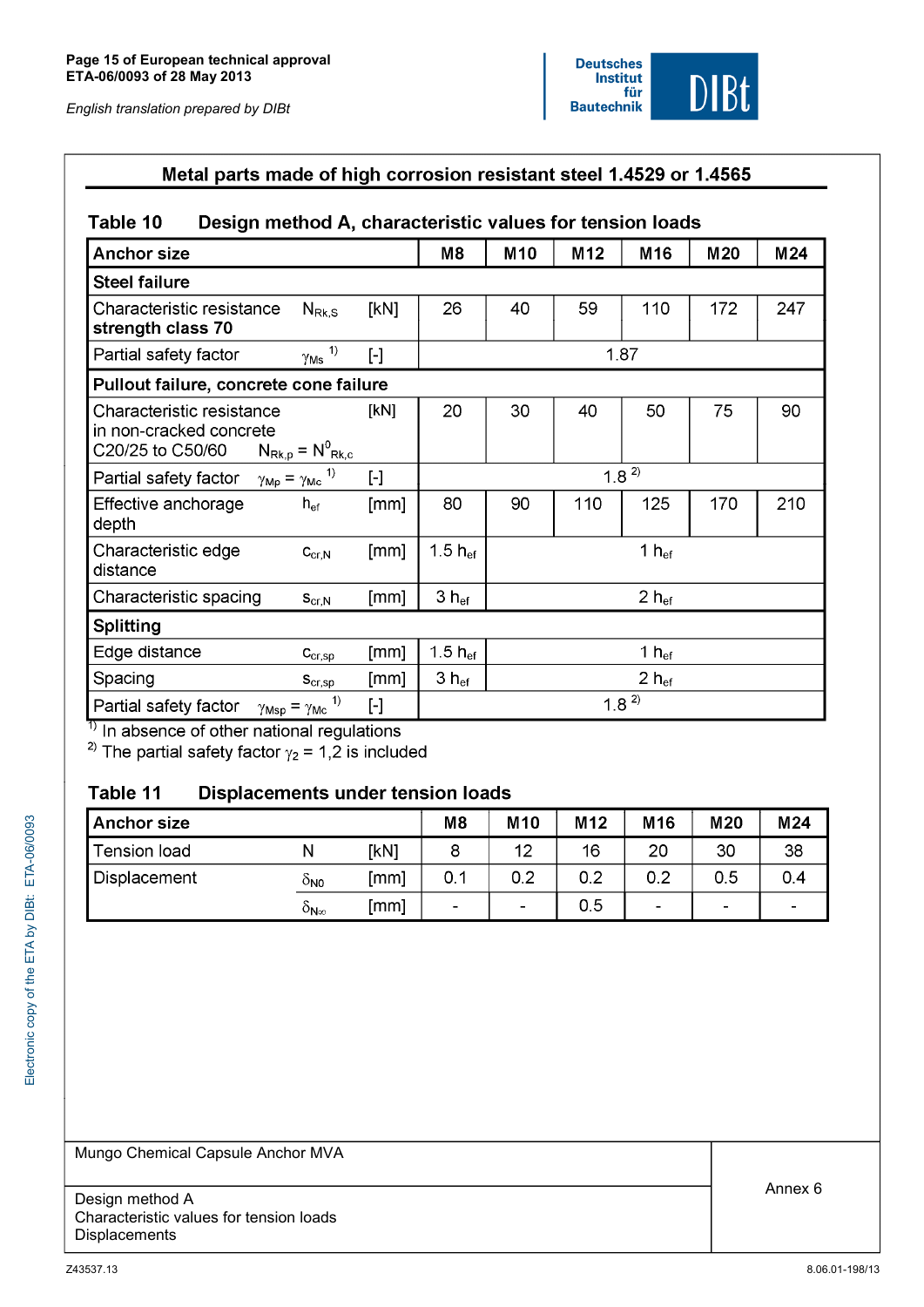

#### Metal parts made of zinc plated or hot dip galvanised steel Table 12 Design method A, characteristic values for shear loads **Anchor size**  $M8$ M<sub>10</sub>  $M12$ M<sub>16</sub> M20  $M<sub>24</sub>$ Steel failure without lever arm Characteristic resistance  $V_{\mathsf{Rk},\mathsf{S}}$ [kN] 9 14 21 39 61 88 property class 5.8 Characteristic resistance [kN] 15 23 33 63 98 141  $\mathsf{V}_{\mathsf{Rk}.\mathsf{S}}$ property class 8.8  $\overline{\gamma_{\mathsf{Ms}}}$ <sup>1)</sup> Partial safety factor  $1.25$  $[\cdot]$ property class 5.8, 8.8 Steel failure with lever arm Characteristic bending moment  $M^0_{Rk, S}$  $[Nm]$ 19 37 65 166 325 561 property class 5.8 Characteristic bending moment  $M^0_{Rk, S}$ [Nm] 30 519 898 60 105 266 property class 8.8  $\overline{\gamma_{\mathsf{Ms}}}$ <sup>1)</sup> Partial safety factor  $1.25$  $[ - ]$ property class 5.8, 8.8 Pry out failure Factor k in equation (5.6) of  $\mathsf{k}$  $2.0$  $\lceil - \rceil$ ETAG 001, Annex C, section 5.2.3.3  $\gamma_{\text{Mc}}$ <sup>1)</sup>  $1.5^{2}$ Partial safety factor  $[\cdot]$ Concrete edge failure 80 90 Effective length of anchor in  $[mm]$ 110 125 210  $\ell_{\mathsf{f}}$ 170 shear loading Outside diameter of anchor  $10$  $14$ 25  $[mm]$  $12$ 18 28  $d_{nom}$  $1.5^{2}$  $\gamma_{\mathsf{Mc}}$ <sup>1)</sup> Partial safety factor  $[\cdot]$  $\overline{1}$  In absence of other national regulations

<sup>2)</sup> The partial safety factor  $\gamma_2$  = 1,0 is included

#### Table 13 **Displacements under shear loads**

| <b>Anchor size</b> |                             |      | M <sub>8</sub> | M <sub>10</sub> | M <sub>12</sub> | M <sub>16</sub> | M20 | M24 |
|--------------------|-----------------------------|------|----------------|-----------------|-----------------|-----------------|-----|-----|
| Shear load         |                             | [kN] | 5              | 8               | 12              | つつ              | 35  | 50  |
| Displacement       | 0vo                         | [mm] |                | 3               | ຊ<br>ت          |                 | 5   |     |
|                    | $\delta_{\mathsf{V}\infty}$ | [mm] | 4              | 5               | 5               |                 |     |     |

Mungo Chemical Capsule Anchor MVA

Design method A Characteristic values for shear loads **Displacements**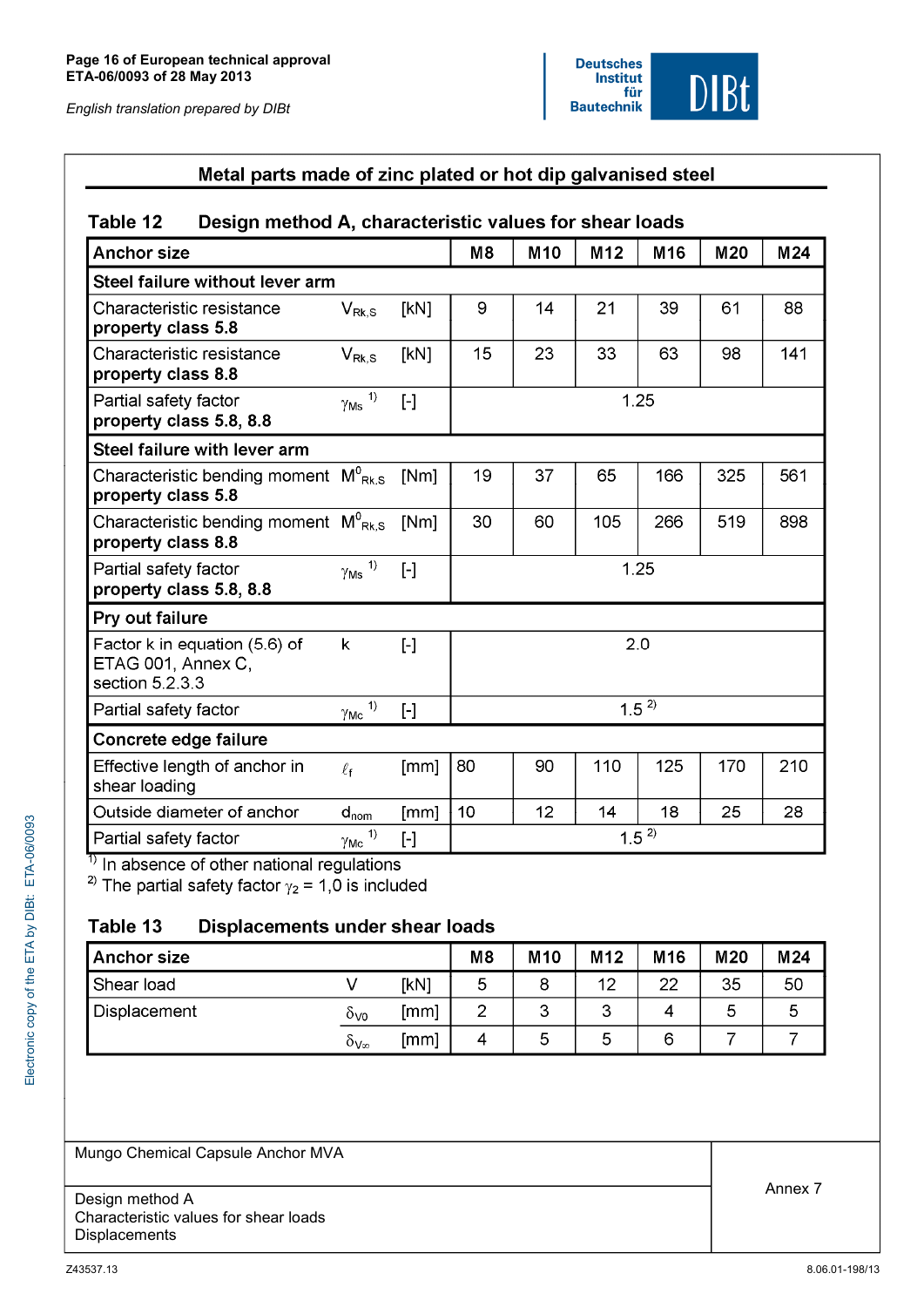

# Metal parts made of stainless steel 1.4401, 1.4404 or 1.4571

#### Design method A, characteristic values for shear loads Table 14

| <b>Anchor size</b>                                                     |                              |                                                                                                                                                                                                                                                                                                                                                                                                                                                                                                                                                                                                     | M8           | <b>M10</b> | M12 | M16 | M20 | M24 |
|------------------------------------------------------------------------|------------------------------|-----------------------------------------------------------------------------------------------------------------------------------------------------------------------------------------------------------------------------------------------------------------------------------------------------------------------------------------------------------------------------------------------------------------------------------------------------------------------------------------------------------------------------------------------------------------------------------------------------|--------------|------------|-----|-----|-----|-----|
| Steel failure without lever arm                                        |                              |                                                                                                                                                                                                                                                                                                                                                                                                                                                                                                                                                                                                     |              |            |     |     |     |     |
| Characteristic resistance<br>strength class 70                         | $V_{\mathsf{Rk}.\mathsf{S}}$ | [kN]                                                                                                                                                                                                                                                                                                                                                                                                                                                                                                                                                                                                | 13           | 20         | 29  | 55  | 86  | 124 |
| Characteristic resistance<br>strength class 80                         | $V_{\mathsf{Rk},\mathsf{S}}$ | [kN]                                                                                                                                                                                                                                                                                                                                                                                                                                                                                                                                                                                                | 15           | 23         | 33  | 62  | 98  | 141 |
| Partial safety factor<br>strength class A4-70<br>strength class A4-80  | 1)<br>$\gamma_{\mathsf{Ms}}$ | $\left[\begin{smallmatrix} -\end{smallmatrix}\right]$                                                                                                                                                                                                                                                                                                                                                                                                                                                                                                                                               | 1.56<br>1.33 |            |     |     |     |     |
| Steel failure with lever arm                                           |                              |                                                                                                                                                                                                                                                                                                                                                                                                                                                                                                                                                                                                     |              |            |     |     |     |     |
| Characteristic bending moment $M^0_{Rk, S}$<br>strength class 70       |                              | [Nm]                                                                                                                                                                                                                                                                                                                                                                                                                                                                                                                                                                                                | 26           | 52         | 92  | 233 | 454 | 785 |
| Characteristic bending moment $M^0_{Rk, S}$<br>strength class 80       |                              | [Nm]                                                                                                                                                                                                                                                                                                                                                                                                                                                                                                                                                                                                | 30           | 60         | 105 | 266 | 519 | 898 |
| Partial safety factor<br>strength class A4-70<br>strength class A4-80  | 1)<br>$\gamma_{\mathsf{Ms}}$ |                                                                                                                                                                                                                                                                                                                                                                                                                                                                                                                                                                                                     | 1.56<br>1.33 |            |     |     |     |     |
| Pry out failure                                                        |                              |                                                                                                                                                                                                                                                                                                                                                                                                                                                                                                                                                                                                     |              |            |     |     |     |     |
| Factor k in equation (5.6) of<br>ETAG 001, Annex C,<br>section 5.2.3.3 | k                            | $[\cdot]$                                                                                                                                                                                                                                                                                                                                                                                                                                                                                                                                                                                           | 2.0          |            |     |     |     |     |
| Partial safety factor                                                  | 1)<br>$\gamma_{\mathsf{Mc}}$ | $\left[ -\right] % \includegraphics[width=0.9\columnwidth]{figures/fig_2b.pdf} \caption{The graph $\mathcal{N}_1$ is a function of the parameter $\mathcal{N}_1$ and $\mathcal{N}_2$ is a function of the parameter $\mathcal{N}_1$ and $\mathcal{N}_2$ is a function of the parameter $\mathcal{N}_1$ and $\mathcal{N}_2$ is a function of the parameter $\mathcal{N}_1$ and $\mathcal{N}_2$ is a function of the parameter $\mathcal{N}_1$ and $\mathcal{N}_2$ is a function of the parameter $\mathcal{N}_1$ and $\mathcal{N}_2$ is a function of the parameter $\mathcal{N}_1$.} \label{fig:1}$ | $1.5^{2}$    |            |     |     |     |     |
| Concrete edge failure                                                  |                              |                                                                                                                                                                                                                                                                                                                                                                                                                                                                                                                                                                                                     |              |            |     |     |     |     |
| Effective length of anchor in<br>shear loading                         | $\ell_{\mathsf{f}}$          | [mm]                                                                                                                                                                                                                                                                                                                                                                                                                                                                                                                                                                                                | 80           | 90         | 110 | 125 | 170 | 210 |
| Outside diameter of anchor                                             | $d_{nom}$                    | [mm]                                                                                                                                                                                                                                                                                                                                                                                                                                                                                                                                                                                                | 10           | 12         | 14  | 18  | 25  | 28  |
| Partial safety factor                                                  | 1)<br>$\gamma_{\mathsf{Mc}}$ | $\left[ -\right] % \includegraphics[width=0.9\columnwidth]{figures/fig_2b.pdf} \caption{The graph $\mathcal{N}_1$ is a function of the parameter $\mathcal{N}_1$ and $\mathcal{N}_2$ is a function of the parameter $\mathcal{N}_1$ and $\mathcal{N}_2$ is a function of the parameter $\mathcal{N}_1$ and $\mathcal{N}_2$ is a function of the parameter $\mathcal{N}_1$ and $\mathcal{N}_2$ is a function of the parameter $\mathcal{N}_1$ and $\mathcal{N}_2$ is a function of the parameter $\mathcal{N}_1$ and $\mathcal{N}_2$ is a function of the parameter $\mathcal{N}_1$.} \label{fig:1}$ | $1.5^{2}$    |            |     |     |     |     |

<sup>1)</sup> In absence of other national regulations<br><sup>2)</sup> The partial safety factor  $\gamma_2$  = 1,0 is included

#### Table 15 **Displacements under shear loads**

| <b>Anchor size</b> |     |                | M <sub>8</sub> | M <sub>10</sub> | M <sub>12</sub> | M <sub>16</sub> | M20 | M24 |
|--------------------|-----|----------------|----------------|-----------------|-----------------|-----------------|-----|-----|
| Shear load         |     | [kN]           | 5              | $\circ$<br>о    | 12              | າາ              | 35  | 50  |
| Displacement       | 0vo | (mm)           | -              | າ<br>ٮ          | w               |                 | J   | ხ   |
|                    | ov∞ | $\mathsf{mml}$ | 4              | h<br>ت          | ∽               |                 |     |     |

Mungo Chemical Capsule Anchor MVA

Design method A Characteristic values for shear loads Displacements